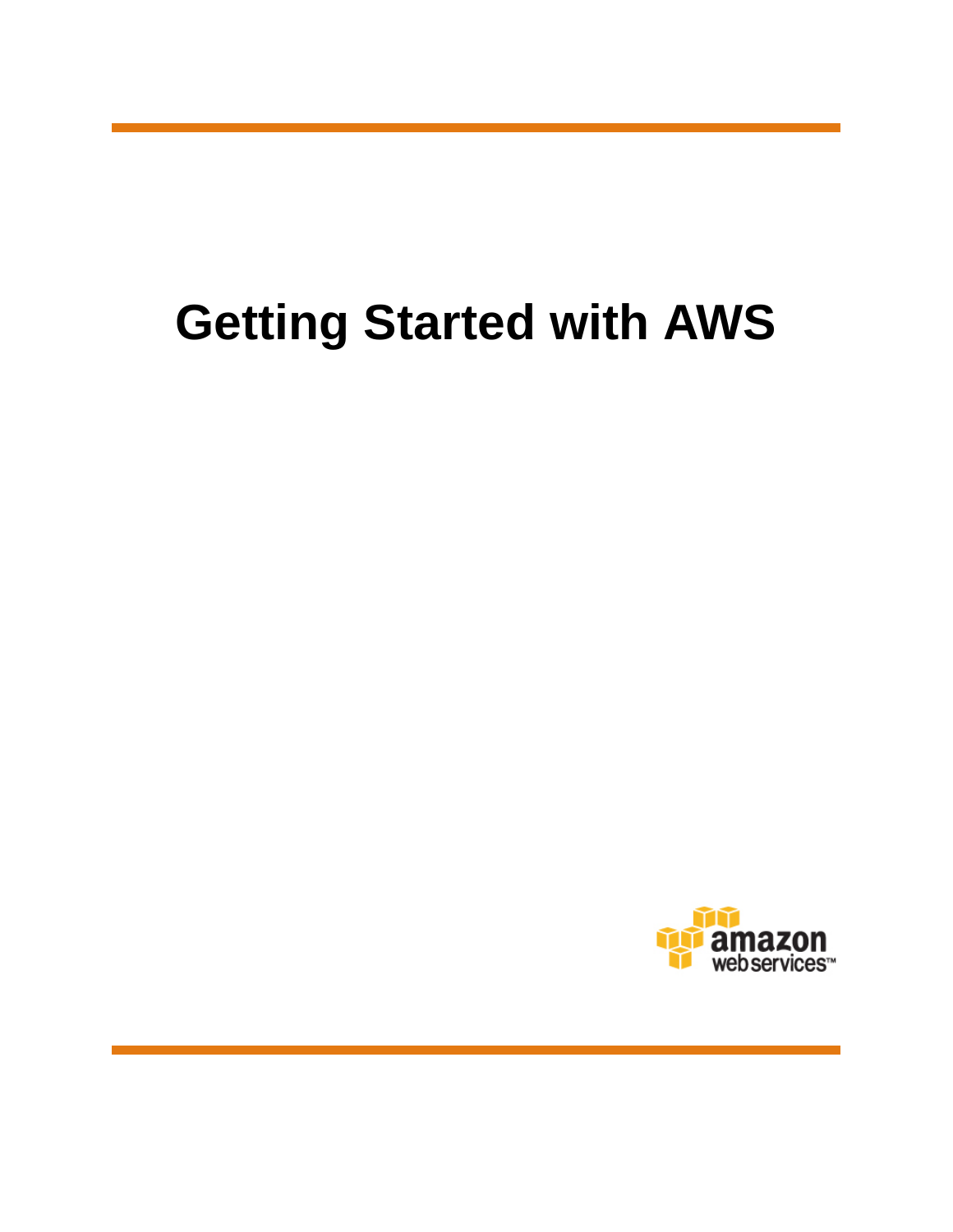### **Getting Started with AWS**

Copyright © 2014 Amazon Web Services, Inc. and/or its affiliates. All rights reserved.

The following are trademarks of Amazon Web Services, Inc.: Amazon, Amazon Web Services Design, AWS, Amazon CloudFront, Cloudfront, Amazon DevPay, DynamoDB, ElastiCache, Amazon EC2, Amazon Elastic Compute Cloud, Amazon Glacier, Kindle, Kindle Fire, AWS Marketplace Design, Mechanical Turk, Amazon Redshift, Amazon Route 53, Amazon S3, Amazon VPC. In addition, Amazon.com graphics, logos, page headers, button icons, scripts, and service names are trademarks, or trade dress of Amazon in the U.S. and/or other countries. Amazon's trademarks and trade dress may not be used in connection with any product or service that is not Amazon's, in any manner that is likely to cause confusion among customers, or in any manner that disparages or discredits Amazon.

All other trademarks not owned by Amazon are the property of their respective owners, who may or may not be affiliated with, connected to, or sponsored by Amazon.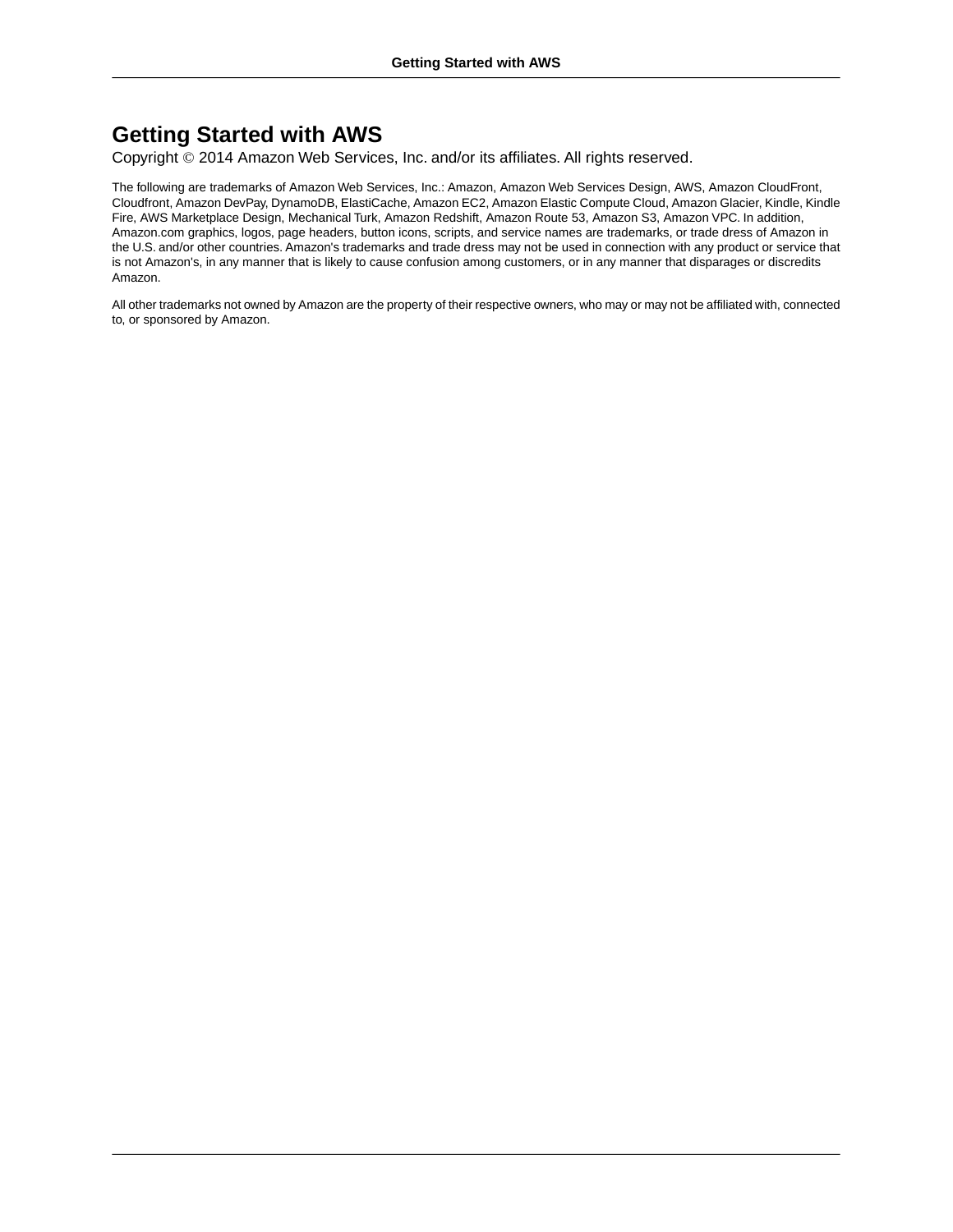## **Table of Contents**

| Create a Billing Alert to Warn You If Your Usage Exceeds the Free Usage Tier  13 |  |
|----------------------------------------------------------------------------------|--|
|                                                                                  |  |
|                                                                                  |  |
|                                                                                  |  |
|                                                                                  |  |
|                                                                                  |  |
|                                                                                  |  |
|                                                                                  |  |
|                                                                                  |  |
|                                                                                  |  |
|                                                                                  |  |
|                                                                                  |  |
|                                                                                  |  |
|                                                                                  |  |
|                                                                                  |  |
|                                                                                  |  |
|                                                                                  |  |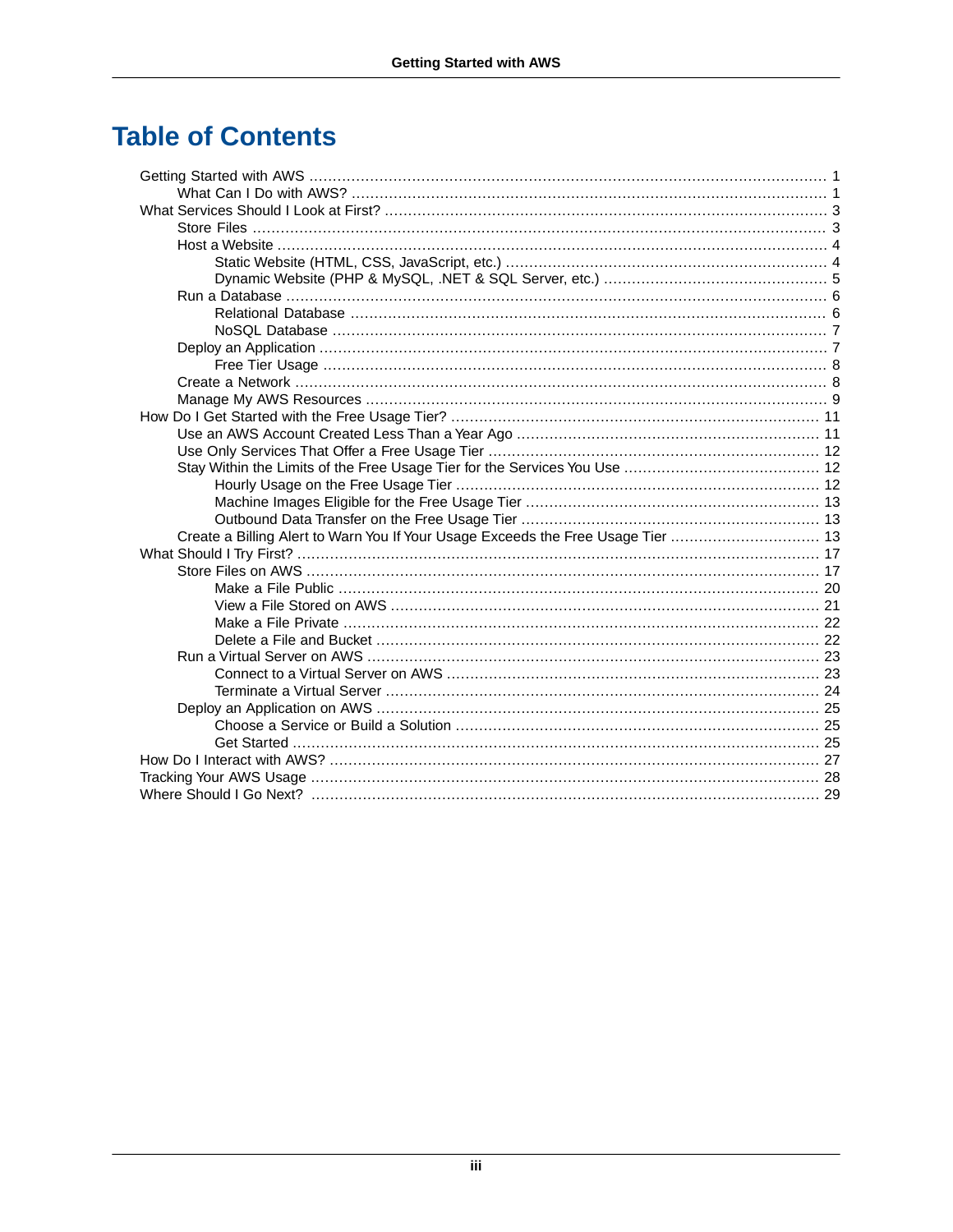# <span id="page-3-0"></span>**Getting Started with AWS**

Amazon Web Services (AWS) provides computing resources and services that you can use to build applications within minutes at pay-as-you-go pricing. For example, you can rent a server on AWS that you can connect to, configure, secure, and run just as you would a physical server. The difference is the virtual server runs on top of a planet-scale network managed by AWS.

You pay for your virtual server only while it runs, with no up-front purchase costs or ongoing maintenance costs. Backed by the AWS network, your virtual server can do things no physical server can, such as automatically scaling into multiple servers when demand for your application increases.

Using AWS to build your Internet application is like purchasing electricity from a power company instead of running your own generator, and it provides many of the same benefits: capacity exactly matches your need, you pay only for what you use, economies of scale result in lower costs, and the service is provided by a vendor experienced in running large-scale networks.

<span id="page-3-1"></span>In addition, AWS can offer significant cost savings, up to 80%, compared to the equivalent on-premises deployments. For more information about cost, see the [Total Cost of Ownership Whitepaper.](http://aws.amazon.com/web-mobile-social/tco/)

# **What Can I Do with AWS?**

You can run nearly anything on AWS that you would run on physical hardware: websites, applications, databases, mobile apps, email campaigns, distributed data analysis, media storage, and private networks. The services we provide are designed to work together so that you can build complete solutions. There are currently dozens of services, with more being added each year.

The following diagram shows the categories of functionality offered by AWS.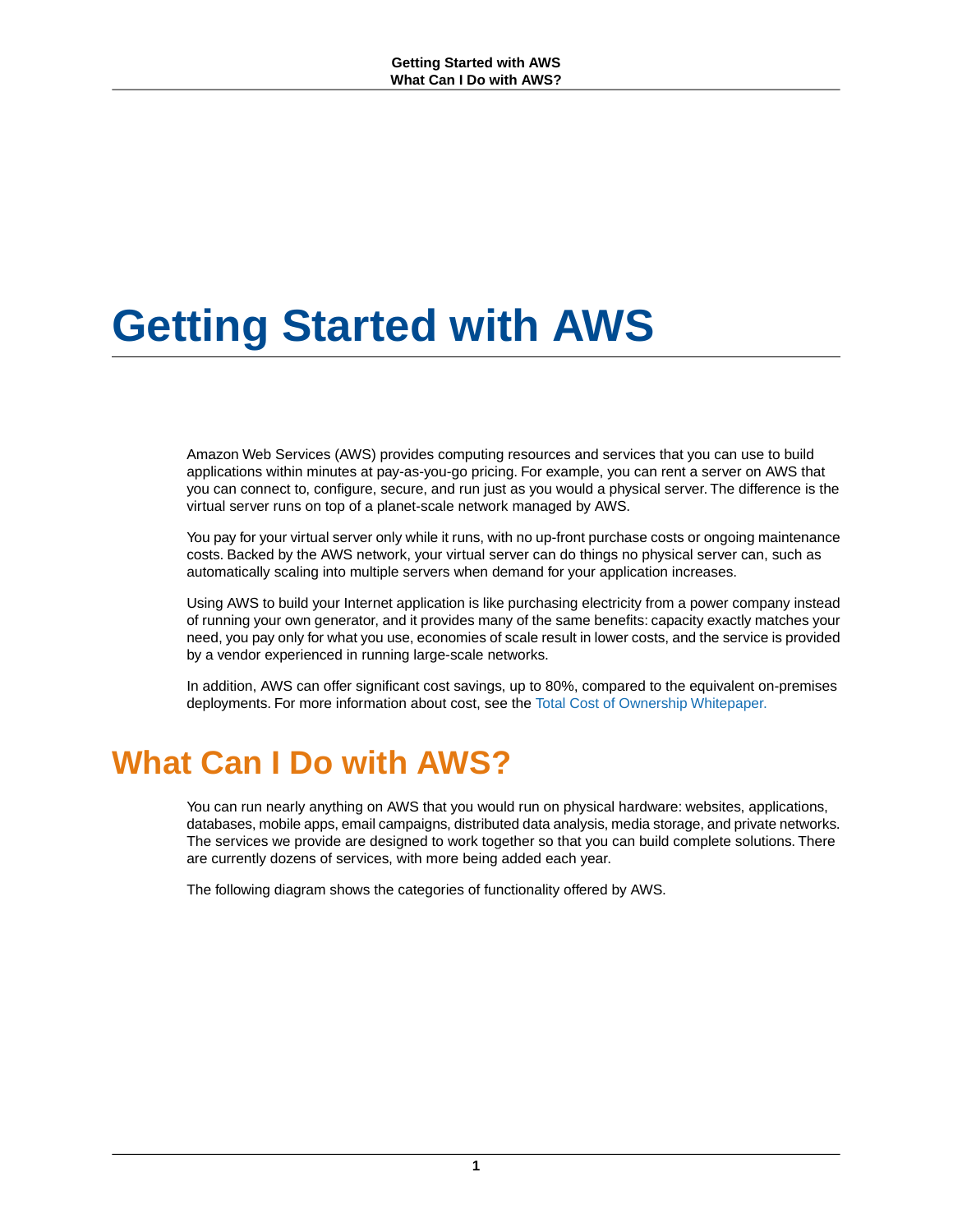#### **Getting Started with AWS What Can I Do with AWS?**



In each category, there are one or more services. For example, AWS offers five database services, each one optimized for a certain type of use. With so many offerings, you can design an AWS solution that is tailored to your needs.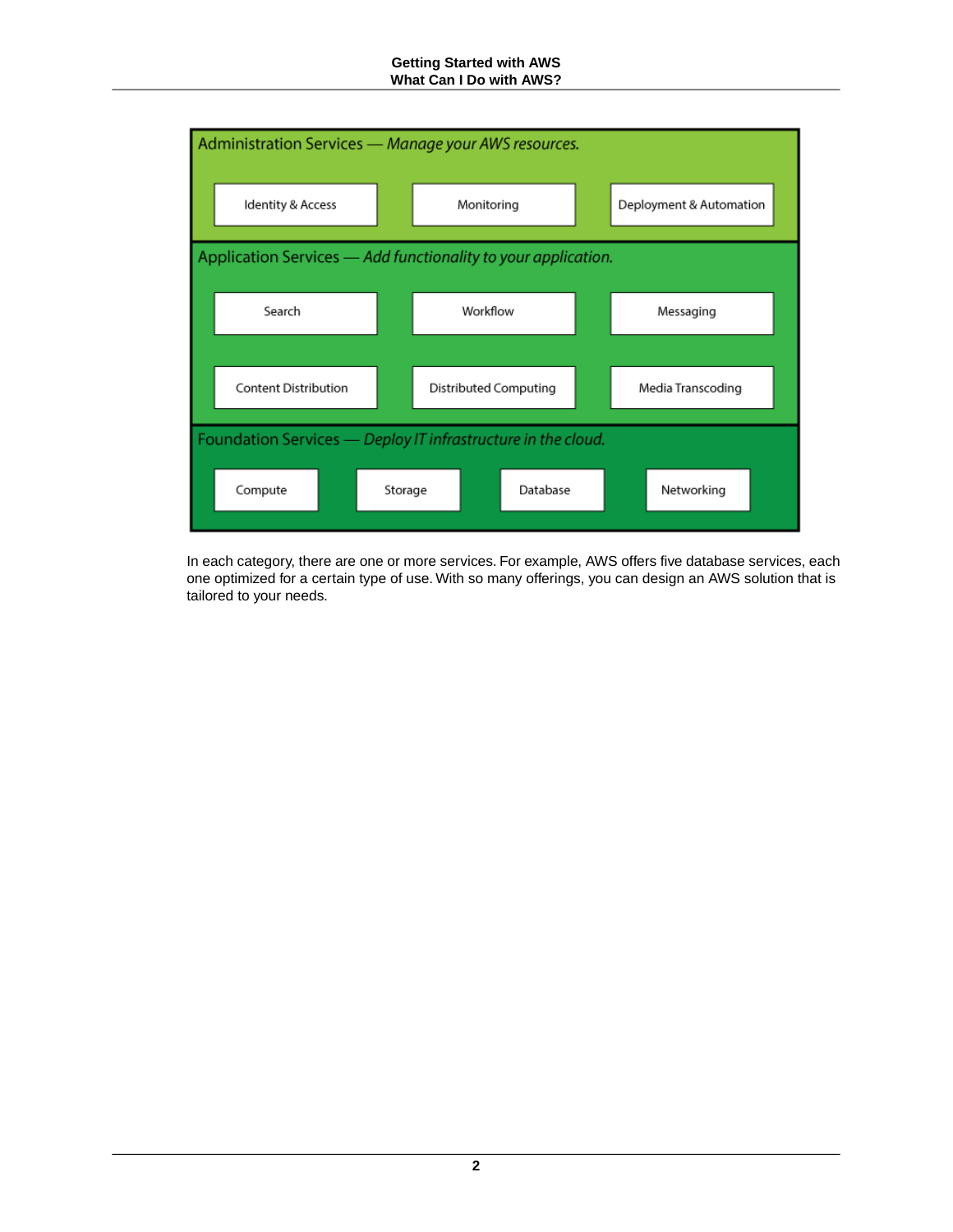# <span id="page-5-0"></span>**What Services Should I Look at First?**

AWS offers a variety of services, and it can be hard to decide where to start. Consider first what you want to do with AWS. In this section, we'll look at some common uses of AWS and the specific services that those uses require.

#### **I want to...**

#### **Topics**

- [Store Files \(p.](#page-5-1) 3)
- [Host a Website \(p.](#page-6-0) 4)
- [Run a Database \(p.](#page-8-0) 6)
- [Deploy an Application \(p.](#page-9-1) 7)
- <span id="page-5-1"></span>• [Create a Network \(p.](#page-10-1) 8)
- [Manage My AWS Resources \(p.](#page-11-0) 9)

### **Store Files**

AWS provides highly scalable, reliable, secure, fast storage for your digital files.

[Store Files on AWS](#page-19-1) (p. [17\)](#page-19-1) walks you through the process of storing digital files on AWS.

| <b>Amazon Web Service</b>                           | Free usage tier?                                                             | What it does                        |
|-----------------------------------------------------|------------------------------------------------------------------------------|-------------------------------------|
| II.                                                 | Yes<br>$\cdot$ 5 GB storage<br>• 20,000 Get requests<br>• 2,000 Put requests | Stores and retrieves digital files. |
| <b>Amazon Simple Storage</b><br>Service (Amazon S3) |                                                                              |                                     |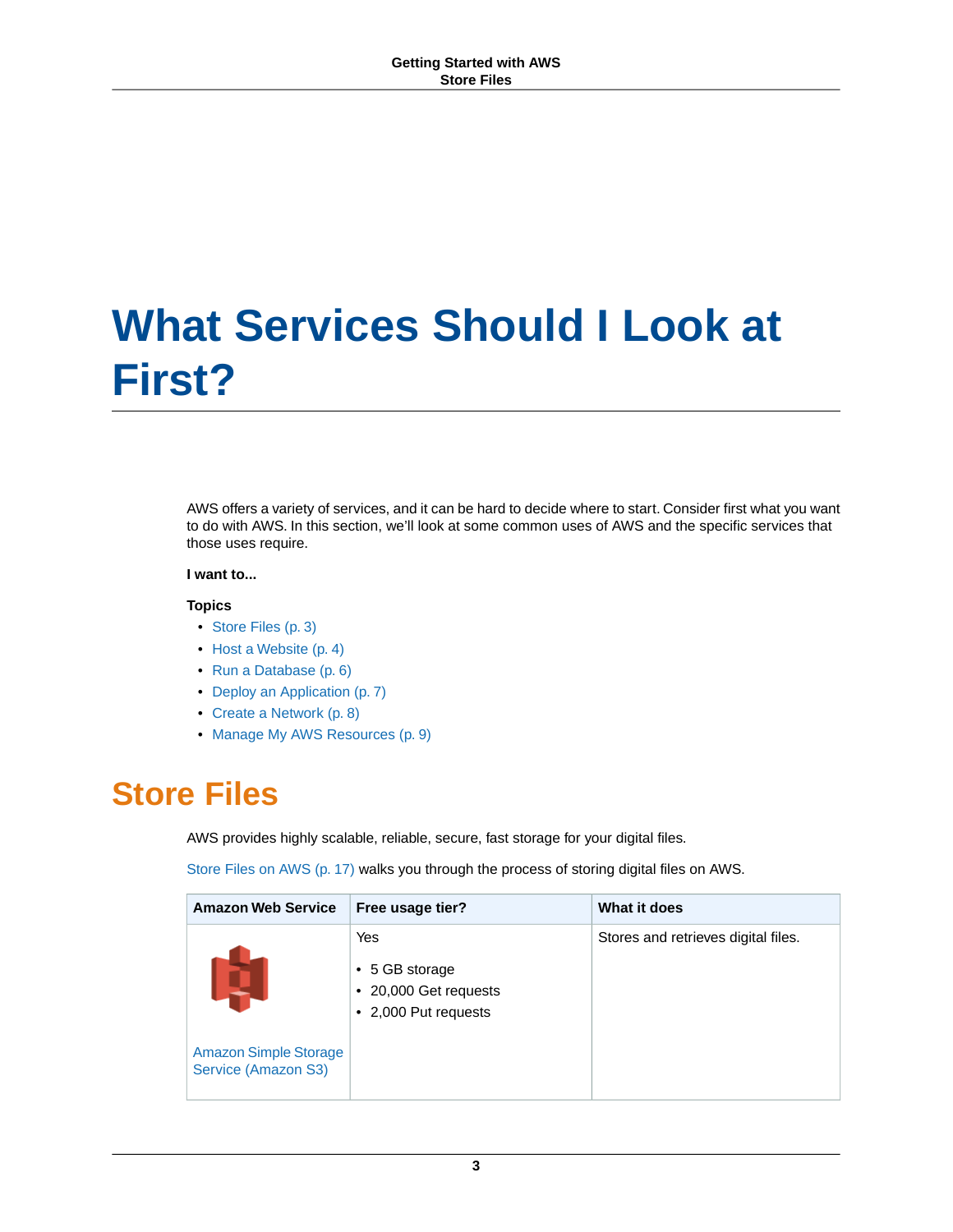# <span id="page-6-0"></span>**Host a Website**

AWS provides many ways to host your website in order to suit the needs of large-scale enterprises, startups, and individuals.

#### **Topics**

- [Static Website \(HTML, CSS, JavaScript, etc.\) \(p.](#page-6-1) 4)
- <span id="page-6-1"></span>• [Dynamic Website \(PHP & MySQL, .NET & SQL Server, etc.\) \(p.](#page-7-0) 5)

## **Static Website (HTML, CSS, JavaScript, etc.)**

A static website does not require server-side processing and relies only on client-side technologies such as HTML, CSS, and JavaScript.

For a walkthrough of setting up and configuring a static website on AWS, see [Getting Started with AWS](http://docs.aws.amazon.com/gettingstarted/latest/swh/) [AWS Static Website Hosting.](http://docs.aws.amazon.com/gettingstarted/latest/swh/) To stay within the free usage tier, skip steps 5 and 6, which use Amazon Route 53, a service outside of the free usage tier.

| <b>Amazon Web Service</b>                           | Free usage tier?                                                       | What it does                                                                                   |
|-----------------------------------------------------|------------------------------------------------------------------------|------------------------------------------------------------------------------------------------|
|                                                     | Yes<br>• 5 GB storage<br>• 20,000 Get requests<br>• 2,000 Put requests | Stores files and can be configured to<br>deliver them to browsers using an<br>Internet URL.    |
| <b>Amazon Simple Storage</b><br>Service (Amazon S3) |                                                                        |                                                                                                |
| Amazon Route 53                                     | <b>No</b>                                                              | Attaches a custom domain name (e.g.,<br>http://example.com) to AWS<br>resources.               |
|                                                     | Yes<br>• 50 GB data transfer<br>• 2,000,000 requests per month         | Speeds up access to the website by<br>caching the files in edge locations<br>around the world. |
| <b>Amazon CloudFront</b>                            |                                                                        |                                                                                                |

The following web services are useful for creating a static website.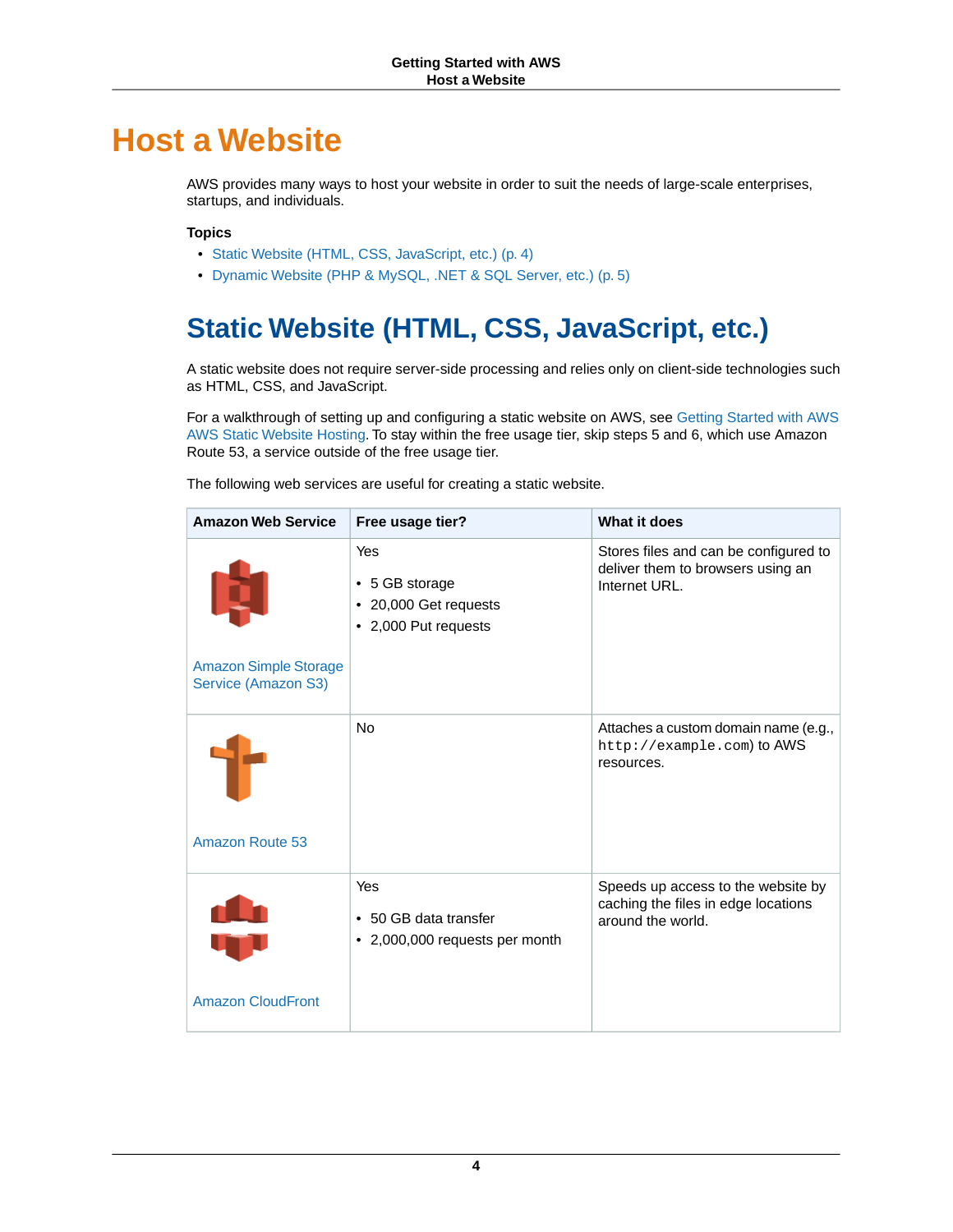## <span id="page-7-0"></span>**Dynamic Website (PHP & MySQL, .NET & SQL Server, etc.)**

A dynamic website uses server-side processing to build pages that are customized to visitor's requests. Dynamic websites require server-side technologies such as PHP, Java, or .NET.

For a walkthrough of setting up a dynamic website on Linux, see [Getting Started with AWS Computing](http://docs.aws.amazon.com/gettingstarted/latest/computebasics-linux/) [Basics for Linux,](http://docs.aws.amazon.com/gettingstarted/latest/computebasics-linux/) which describes setting up a dynamic website that uses Apache, PHP and MySQL.

For a walkthrough of setting up a dynamic website on Windows, see [Getting Started with AWS Computing](http://docs.aws.amazon.com/gettingstarted/latest/computebasics/) [Basics for Windows](http://docs.aws.amazon.com/gettingstarted/latest/computebasics/), which describes setting up a dynamic website that uses IIS, .NET, and SQL Server.

For a walk-through of setting up a WordPress blog on Windows, see [Deploying a WordPress Blog on](http://docs.aws.amazon.com/AWSEC2/latest/WindowsGuide/EC2Win_CreateWordPressBlog.html) [Your Amazon EC2 Instance](http://docs.aws.amazon.com/AWSEC2/latest/WindowsGuide/EC2Win_CreateWordPressBlog.html) in the *Amazon Elastic Compute Cloud Microsoft Windows Guide*. To learn how to set up a WordPress blog on Linux, see [Tutorial: Hosting a WordPress Blog with Amazon EC2](http://docs.aws.amazon.com/AWSEC2/latest/UserGuide/hosting-wordpress.html).

| <b>Amazon Web Service</b>                                     | Free usage tier?                                                                                                          | What it does                                                                                                                                                                                            |
|---------------------------------------------------------------|---------------------------------------------------------------------------------------------------------------------------|---------------------------------------------------------------------------------------------------------------------------------------------------------------------------------------------------------|
| <b>Amazon Elastic</b><br><b>Compute Cloud</b><br>(Amazon EC2) | Yes<br>750 hours per month of a t1.micro<br>instance, launched using an AMI that<br>is eligible under the free usage tier | Launches a virtual server that runs<br>your web server and performs<br>server-side processing. You can run<br>your database on this server or on<br>Amazon Relational Database Service<br>(Amazon RDS). |
|                                                               |                                                                                                                           |                                                                                                                                                                                                         |
| <b>Amazon Elastic Block</b>                                   | Yes<br>• 30 GB of EBS storage<br>• 2 million I/O operations<br>• 1 GB of snapshot storage                                 | Provides a persistent file system for<br>your virtual server; stores data even if<br>your virtual server is terminated.                                                                                 |
| Store (Amazon EBS)                                            |                                                                                                                           |                                                                                                                                                                                                         |
| Amazon CloudWatch                                             | Yes<br>10 metrics<br>10 alarms<br>1,000,000 API requests                                                                  | Collects and reports metrics on your<br>AWS resources.                                                                                                                                                  |
|                                                               |                                                                                                                           |                                                                                                                                                                                                         |

The following web services are useful for creating a dynamic website.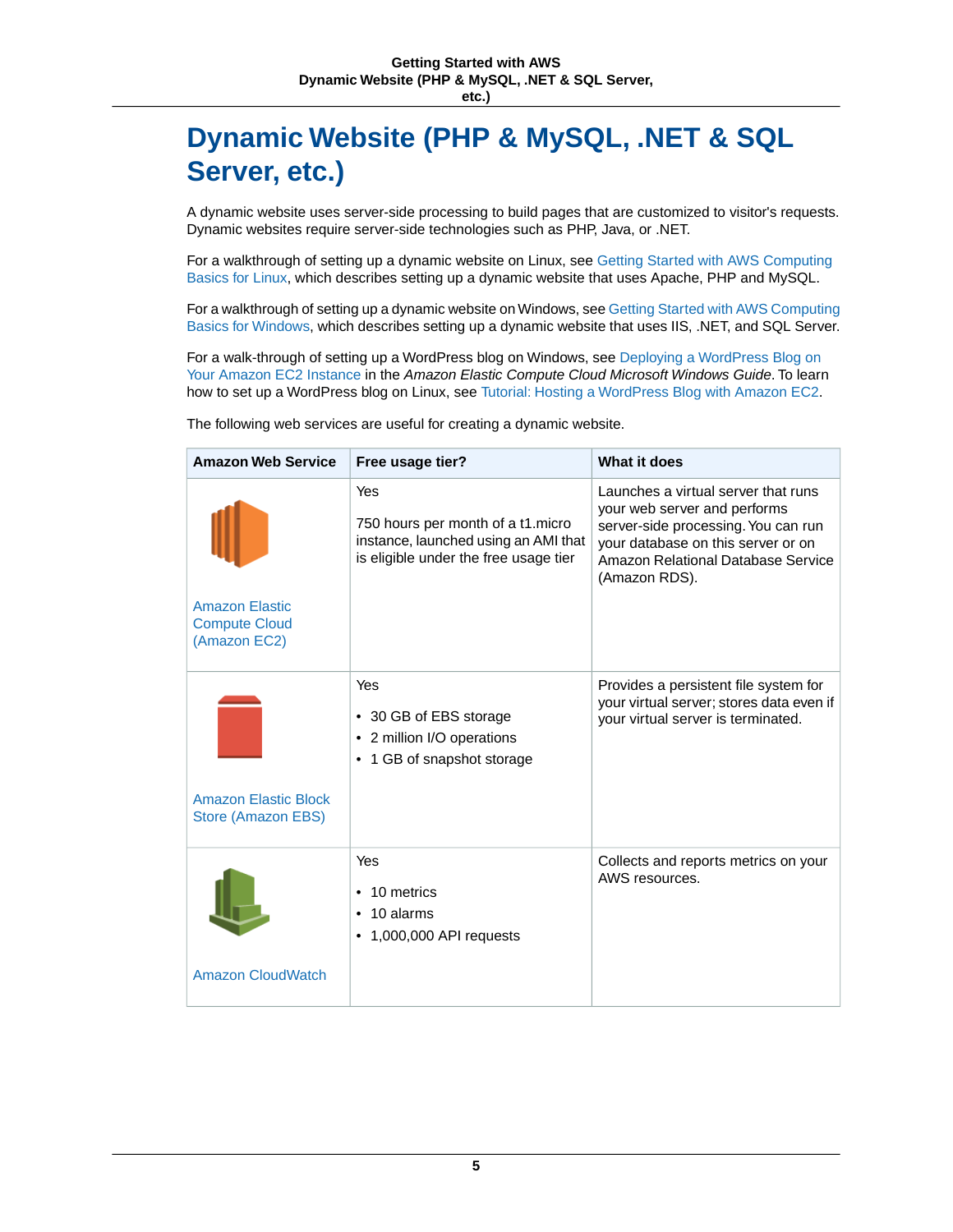| <b>Amazon Web Service</b>     | Free usage tier?                                                                                                                                                                                                                                                  | What it does                                                                                     |
|-------------------------------|-------------------------------------------------------------------------------------------------------------------------------------------------------------------------------------------------------------------------------------------------------------------|--------------------------------------------------------------------------------------------------|
| <b>Auto Scaling</b>           | N/A<br>There is no charge for this service.<br>You may be charged for AWS<br>resources it manages.<br>To use this service under the free<br>usage tier, ensure that it does not<br>launch more than 750 hours' worth<br>of Amazon EC2 running time in a<br>month. | Adds or removes virtual servers to<br>handle peaks and lulls in traffic.<br>Requires CloudWatch. |
| <b>Elastic Load Balancing</b> | Yes<br>• 750 hours of ELB per month<br>• 15 GB data processing                                                                                                                                                                                                    | Distributes traffic among multiple<br>virtual servers.                                           |

You might also want to consider the AWS application management services. By using an application management service, you can leverage other AWS services without having to manage each of them separately and manually.

- **Application container:** with [AWS Elastic Beanstalk,](https://aws.amazon.com/elasticbeanstalk/) you can focus on the code and let the service manage the rest. AWS Elastic Beanstalk helps you deploy, manage, and scale web applications and web services. AWS Elastic Beanstalk supports popular languages and frameworks, including Docker, Java, .NET, Node.js, PHP, Python, and Ruby.
- <span id="page-8-0"></span>• **Application automation:** [AWS OpsWorks](https://aws.amazon.com/opsworks/) gives you the flexibility to define a software stack and helps you deploy, operate, and automate applications. Start with templates for common technologies, or build your own stack to support your architecture and perform any task you can script.

For additional information about deployment and resource management on AWS, go to [Deployment and](https://aws.amazon.com/application-management/) [Management on AWS.](https://aws.amazon.com/application-management/)

## **Run a Database**

Most applications use a back-end database to store information. AWS offers a variety of database services. The following services are a good place to start.

#### <span id="page-8-1"></span>**Topics**

- [Relational Database \(p.](#page-8-1) 6)
- [NoSQL Database \(p.](#page-9-0) 7)

### **Relational Database**

A relational database is organized into tables that are related to each other by key values. It is the traditional type of database.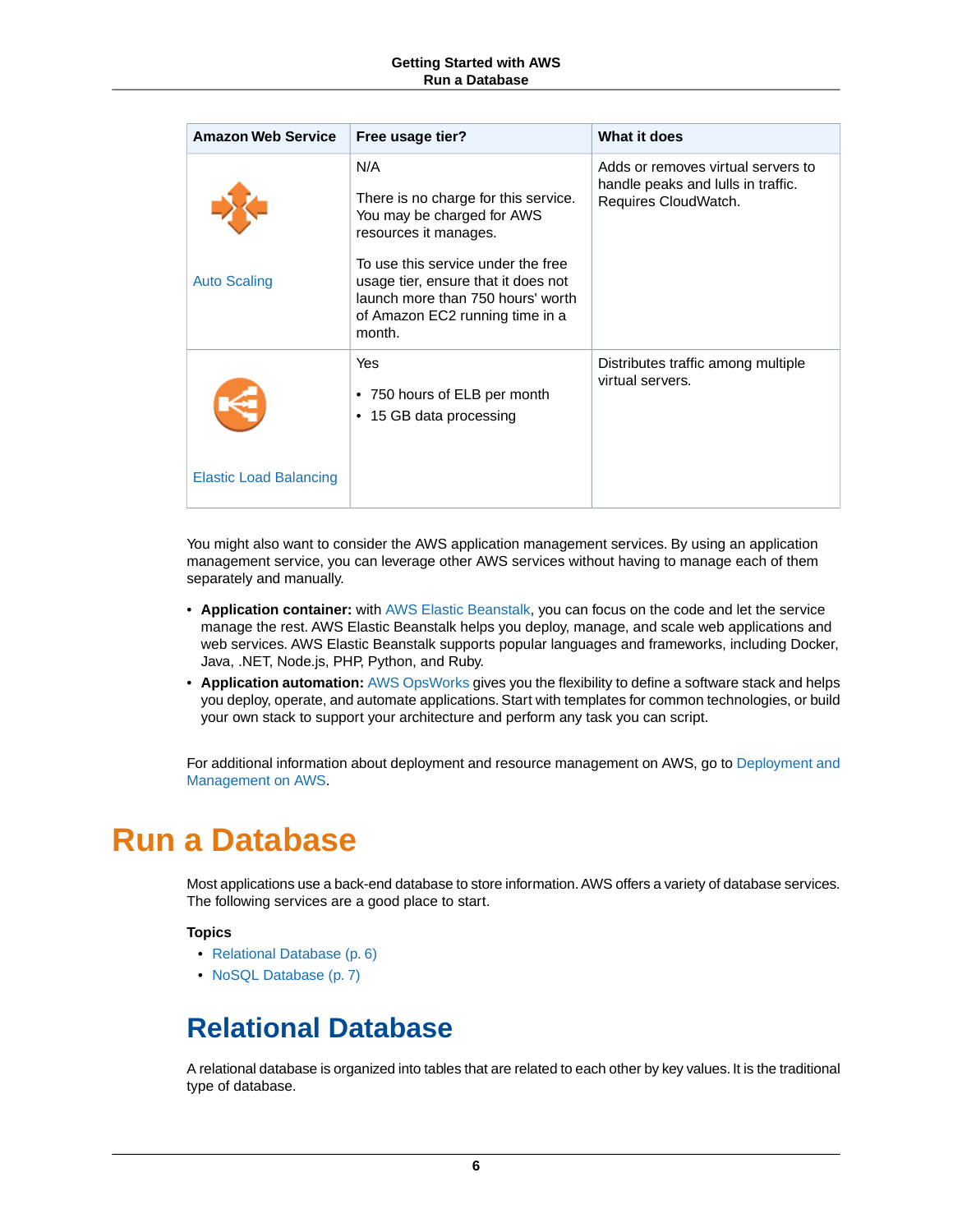The [Amazon Relational Database Service User Guide](http://docs.aws.amazon.com/AmazonRDS/latest/UserGuide/) walks you through the process of launching a relational database on AWS. *To stay within the free usage tier, launch a t1.micro instance.*

| <b>Amazon Web Service</b> | Free usage tier?                                                                                                                        | What it does                                                 |
|---------------------------|-----------------------------------------------------------------------------------------------------------------------------------------|--------------------------------------------------------------|
| Amazon RDS                | Yes<br>• 750 hours per month of a t1 micro<br>DB instance<br>• 20 GB of DB storage<br>• 20 GB of backups<br>• 10 million I/O operations | Runs MySQL, Oracle, or SQL Server<br>database engine on AWS. |

### <span id="page-9-0"></span>**NoSQL Database**

A NoSQL database uses key-value pairs to retrieve and append data, with the goal of improving performance compared to relational databases.

[Amazon DynamoDB: Getting Started](http://docs.aws.amazon.com/amazondynamodb/latest/developerguide/GettingStartedDynamoDB.html)walks you through the process of launching a NoSQL database on DynamoDB. *To stay within the free usage tier, note the usage limits below.* For information about read and write capacity units, see [Provisioned Throughput in Amazon DynamoDB.](http://docs.aws.amazon.com/amazondynamodb/latest/developerguide/ProvisionedThroughputIntro.html)

| <b>Amazon Web Service</b> | Free usage tier?                                                                         | What it does                                                                             |                                                                  |
|---------------------------|------------------------------------------------------------------------------------------|------------------------------------------------------------------------------------------|------------------------------------------------------------------|
|                           | Yes<br>• 100 MB of storage<br>• 5 units of write capacity<br>• 10 units of read capacity | Yes<br>• 100 MB of storage<br>• 5 units of write capacity<br>• 10 units of read capacity | snuR<br>a<br><b>LOSON</b><br>estatad<br>$n \mid o$<br><b>SWA</b> |
| <b>DynamoDB</b>           |                                                                                          |                                                                                          | ht iw<br><b>SGREED</b><br><b>yil地</b>                            |

# <span id="page-9-1"></span>**Deploy an Application**

AWS offers application management services that help you build, deploy, and scale applications.You can use an application management service to leverage other AWS services without having to manage each of them separately and manually.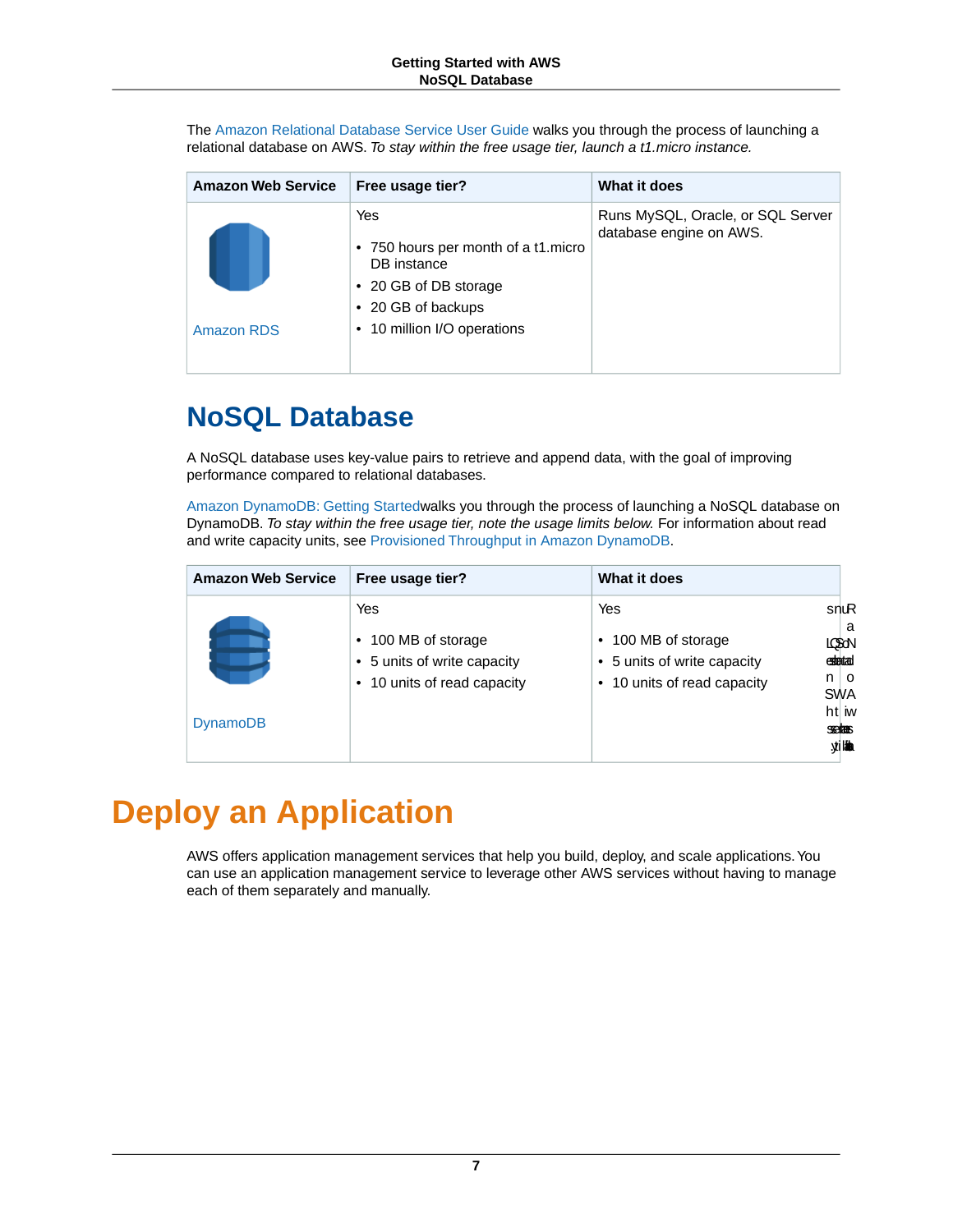| <b>Amazon Web Service</b>    | Summary                                                                                                                                                                                                                                                                                                                                                             |
|------------------------------|---------------------------------------------------------------------------------------------------------------------------------------------------------------------------------------------------------------------------------------------------------------------------------------------------------------------------------------------------------------------|
|                              | <b>Application container:</b> with AWS Elastic Beanstalk, you can focus<br>on the code and let the service manage the rest. AWS Elastic<br>Beanstalk helps you deploy, manage, and scale web applications<br>and web services. AWS Elastic Beanstalk supports popular languages<br>and frameworks, including Docker, Java, .NET, Node.js, PHP, Python,<br>and Ruby. |
| <b>AWS Elastic Beanstalk</b> |                                                                                                                                                                                                                                                                                                                                                                     |
|                              | <b>Application automation:</b> AWS OpsWorks gives you the flexibility<br>to define a software stack and helps you deploy, operate, and<br>automate applications. Start with templates for common technologies,<br>or build your own stack to support your architecture and perform any<br>task you can script.                                                      |
| <b>AWS OpsWorks</b>          |                                                                                                                                                                                                                                                                                                                                                                     |

You can also use resource management services, such as AWS CloudFormation, Amazon CloudWatch, and Auto Scaling, to create your own deployment and management solution. For additional information, go to [Deployment and Management on AWS.](https://aws.amazon.com/application-management/)

<span id="page-10-0"></span>When you're ready to get started with an application management or resource management service, go to [Deploy an Application on AWS](#page-27-0) (p. [25\)](#page-27-0).

## **Free Tier Usage**

Application management services are provided at no additional charge — you pay only for the underlying AWS resources you use. To make sure you stay within the limits of the free usage tier, follow these guidelines:

- <span id="page-10-1"></span>• **AWS Elastic Beanstalk**: By default, AWS Elastic Beanstalk launches applications on resources that comply with free tier usage.To delete instances and prevent new ones from being created, first disable Auto Scaling. For more details, go to [Configuring Auto Scaling with AWS Elastic Beanstalk](http://docs.aws.amazon.com/elasticbeanstalk/latest/dg/using-features.managing.as.html).
- **AWS OpsWorks**: Make sure any server or database instances you launch are t1.micro instances.

## **Create a Network**

You can create virtual private clouds on AWS. These can be isolated from the Internet, or you can add a public-facing subnet that makes part of your network accessible from the Internet.You can also create a hardware virtual private network (VPN) connection between your network and AWS in order to create a hybrid solution in which part of your IT infrastructure runs in your physical data center and part of it runs in your virtual private cloud on AWS.

The [Amazon Virtual Private Cloud Getting Started Guide](http://docs.aws.amazon.com/AmazonVPC/latest/GettingStartedGuide/) shows how to launch a virtual cloud with both private and Internet-facing subnets. *In order to stay within the limits of the free usage tier, any Amazon EC2 instances that you launch in the virtual cloud should be t1.micro instances*.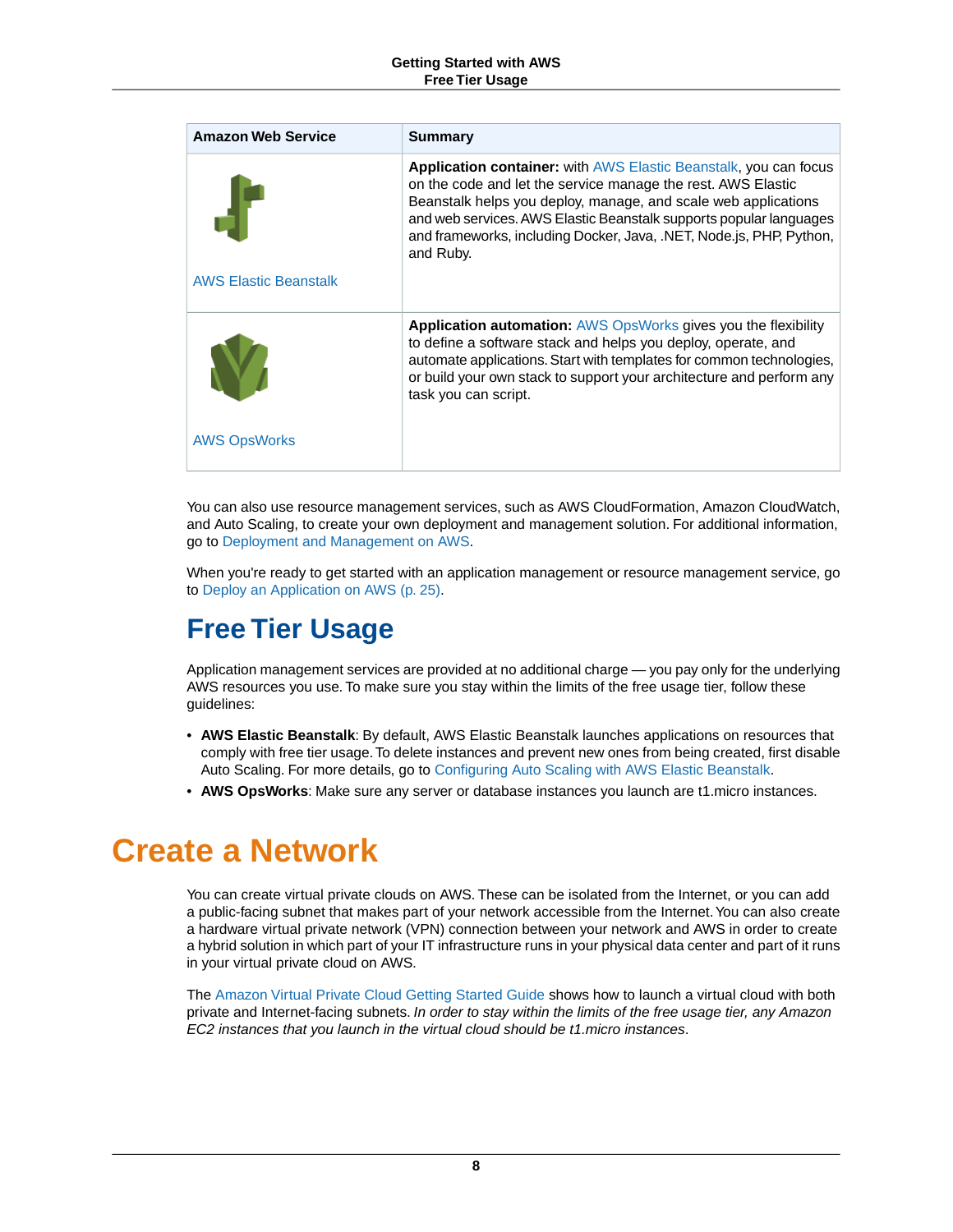| <b>Amazon Web Service</b>                           | Free usage tier?                                                                                            | What it does                                                                                         |
|-----------------------------------------------------|-------------------------------------------------------------------------------------------------------------|------------------------------------------------------------------------------------------------------|
|                                                     | N/A<br>There is no charge for this service.<br>You may be charged for the AWS<br>resources that it deploys. | Provisions a logically isolated section<br>of the AWS cloud into a virtual cloud<br>that you define. |
| <b>Amazon Virtual Private</b><br>Cloud (Amazon VPC) |                                                                                                             |                                                                                                      |

# <span id="page-11-0"></span>**Manage My AWS Resources**

AWS provides several services that help you monitor, manage, and configure your AWS account and resources. The following services are a good place to start.

| <b>Amazon Web Service</b>                                    | Free usage tier?                                                                                       | What it does                                                                                                                                                                                                                                                                           |
|--------------------------------------------------------------|--------------------------------------------------------------------------------------------------------|----------------------------------------------------------------------------------------------------------------------------------------------------------------------------------------------------------------------------------------------------------------------------------------|
| <b>AWS Identity and</b><br><b>Access Management</b><br>(IAM) | N/A<br>There is no charge for this service.                                                            | Configures access to your AWS<br>resources, and creates users on your<br>AWS account.                                                                                                                                                                                                  |
| <b>Amazon CloudWatch</b><br>(CloudWatch)                     | Yes<br>10 metrics<br>$\cdot$ 10 alarms<br>$\bullet$ 1,000,000 API requests                             | Collects and reports metrics on your<br>AWS resources. You can set alarms<br>on these metrics to trigger actions.                                                                                                                                                                      |
| <b>AWS CloudFormation</b>                                    | N/A<br>There is no charge for this service.<br>You may be charged for the AWS<br>resources it manages. | Simplifies AWS resource modeling and<br>provisioning, for anything from a single<br>Amazon EC2 instance to a multi-tier<br>application. You can use sample<br>templates or create your own. AWS<br>CloudFormation can be integrated with<br>other development and management<br>tools. |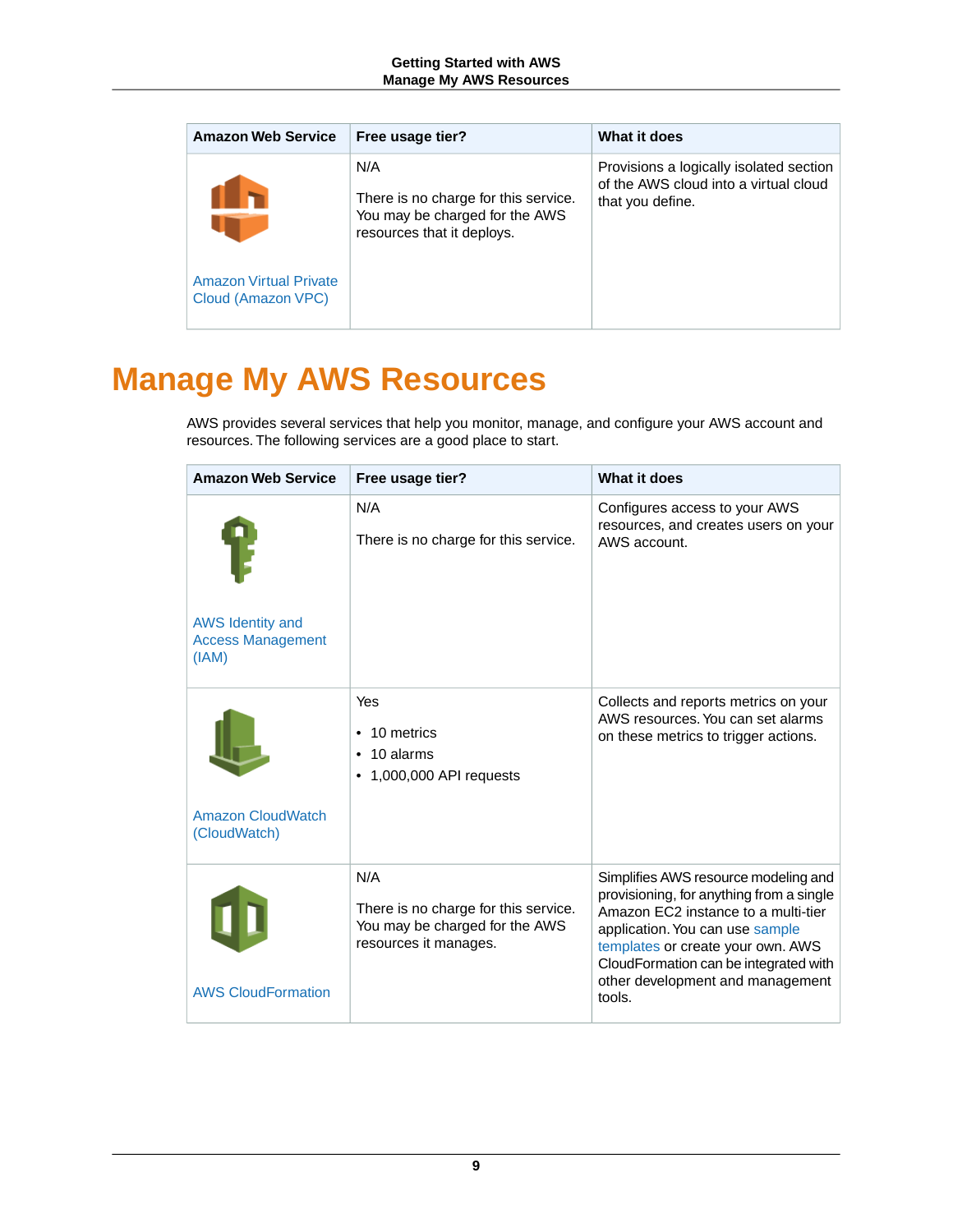| <b>Amazon Web Service</b>                       | Free usage tier?                                                                                                                                                                                                                                                 | What it does                                                                                      |
|-------------------------------------------------|------------------------------------------------------------------------------------------------------------------------------------------------------------------------------------------------------------------------------------------------------------------|---------------------------------------------------------------------------------------------------|
| <b>Auto Scaling</b>                             | N/A<br>There is no charge for this service.<br>You may be charged for AWS<br>resources it manages.<br>To use this service under the free<br>usage tier, ensure that it does not<br>launch more than 750 hours worth of<br>Amazon EC2 running time in a<br>month. | Adds or removes virtual servers to<br>handle peaks and lulls in traffic.<br>Requires CloudWatch.  |
| <b>AWS Data Pipeline</b><br>(AWS Data Pipeline) | Yes<br>• 3 low-frequency preconditions<br>• 5 low-frequency activities                                                                                                                                                                                           | Orchestrates the movement and<br>processing of data on AWS as well as<br>on-premise data sources. |

There is, of course, more you can do with AWS than these few scenarios. For further ideas, see [AWS](http://aws.amazon.com/solutions/aws-solutions/) [Solutions.](http://aws.amazon.com/solutions/aws-solutions/)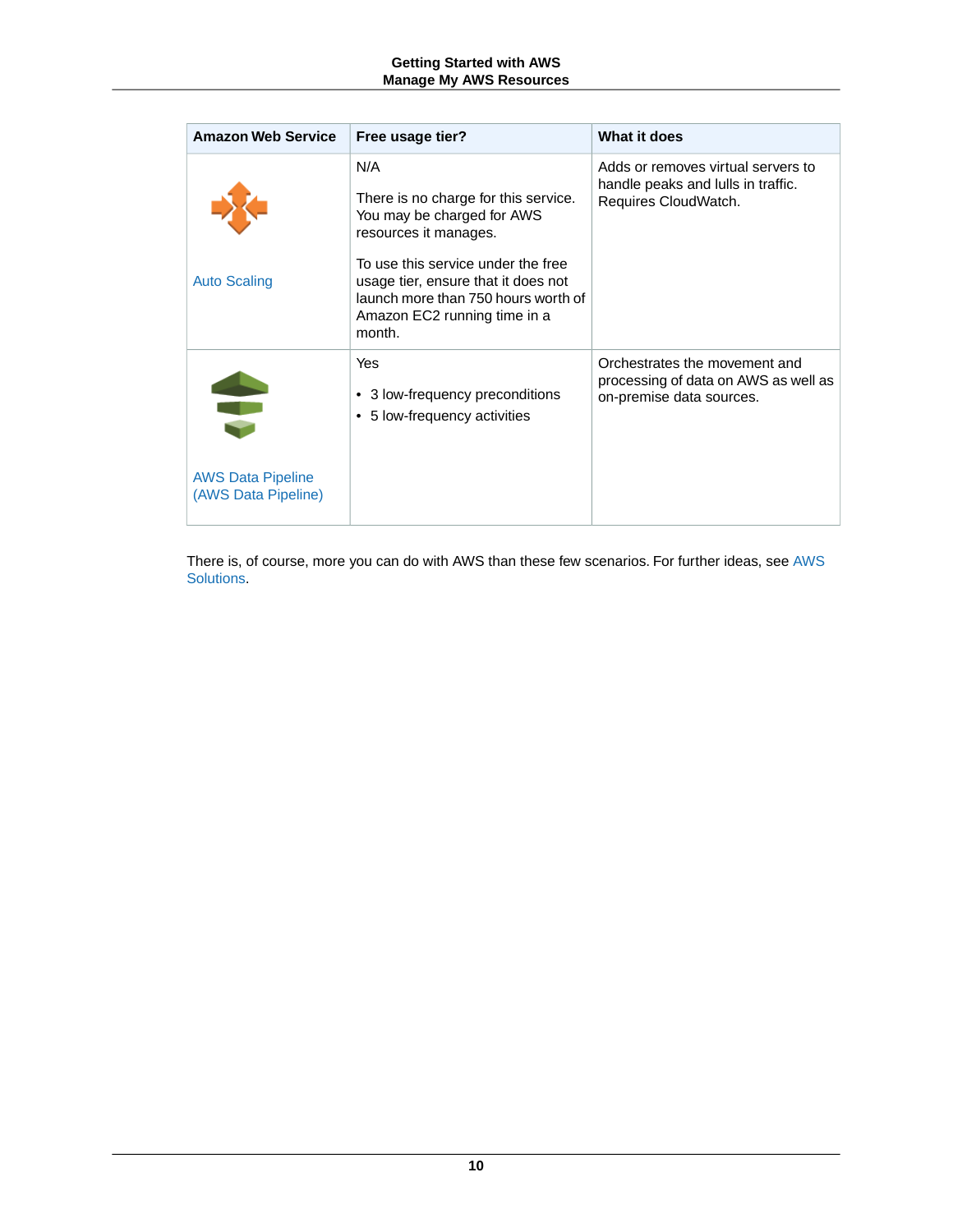# <span id="page-13-0"></span>**How Do I Get Started with the Free Usage Tier?**

When you create a new AWS account, you can test-drive some of the services and learn about AWS without charge. AWS calls this the [AWS Free Usage Tier](http://aws.amazon.com/free/).

You are eligible for the free tier for one year after you open your AWS account. After a year has passed, you will no longer be eligible for the free tier and will be charged any applicable fees for your AWS usage.

If you exceed the usage limits of the free tier or you use a service that is not on the free tier, you will be charged at the normal AWS billing rates.

#### **To use AWS for free**

- 1. [Use an AWS Account Created Less Than a Year Ago \(p.](#page-13-1) 11)
- 2. [Use Only Services That Offer a Free Usage Tier \(p.](#page-14-0) 12)
- 3. [Stay Within the Limits of the Free Usage Tier for the Services You Use \(p.](#page-14-1) 12)
- 4. [Create a Billing Alert to Warn You If Your Usage Exceeds the Free Usage Tier](#page-15-2) (p. [13\)](#page-15-2)

<span id="page-13-1"></span>Unused capacity under the free tier does not roll over from month to month; it's a use-it-or-lose-it model. To maximize your benefit from the free tier, be sure to spend time each month with AWS, investigating the services you're curious about.The tutorials at [What Should I Try First?](#page-19-0) (p. [17\)](#page-19-0) walk you through some common tasks you can try on the AWS free tier: storing files, running a virtual server, and deploying an application.

# **Use an AWS Account Created Less Than a Year Ago**

If you're not sure when you created your account, open [Account Activity](https://portal.aws.amazon.com/gp/aws/developer/account/index.html?ie=UTF8&action=activity-summary). If you see a message like the following at the top of the page, your AWS account is less than a year old.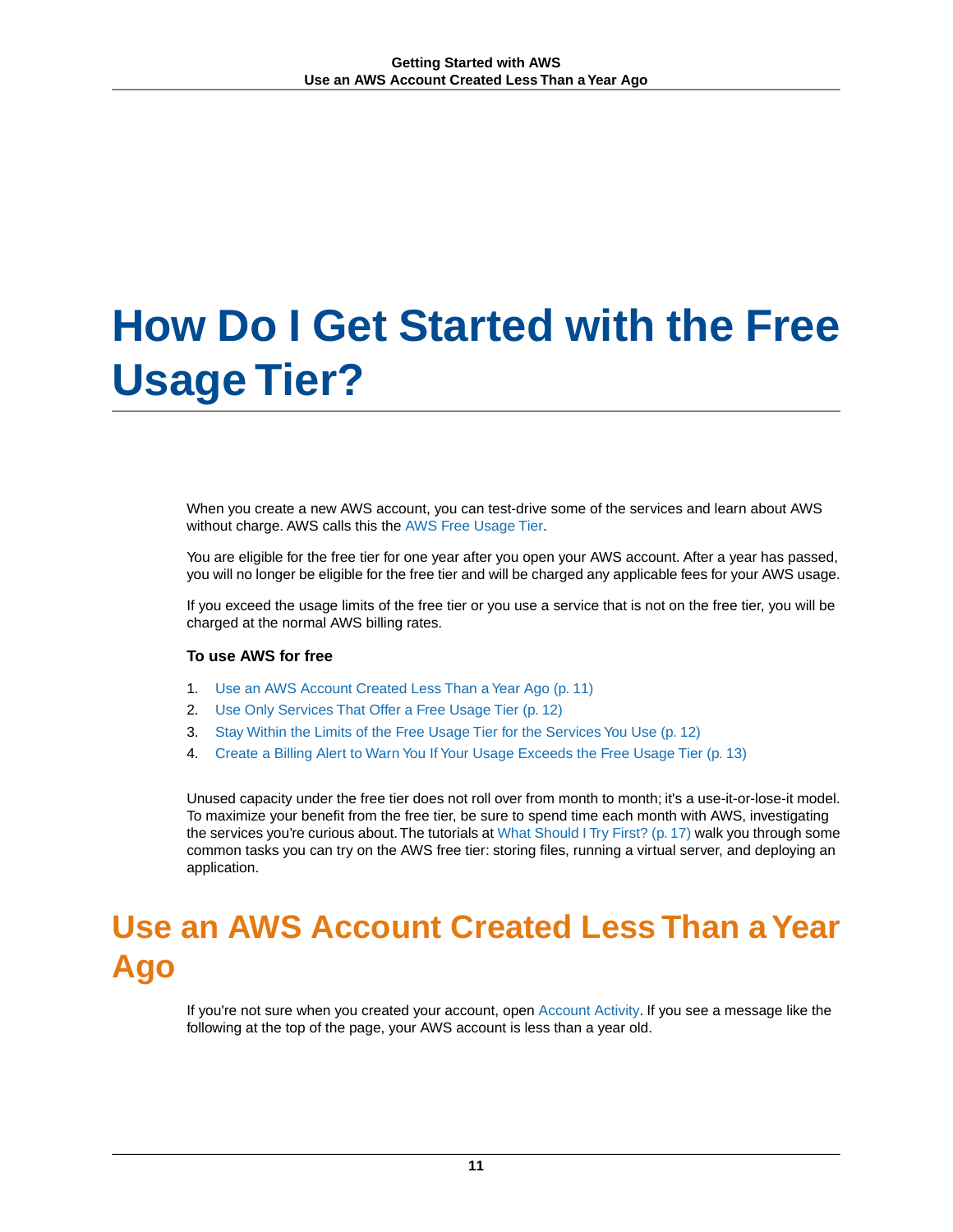You are eligible for the AWS Free Usage Tier.See the Getting Started Guide AWS Free Usage Tier to learn how to get started with the free usage tier.

You can also click **Current Statement** on the same page and then scroll down to your earliest statement to see when you created your account and how much time you have left on the free tier.

#### **Note**

If your account is more than one year old, you are no longer eligible for the free tier and will be charged any applicable fees for your AWS usage.

<span id="page-14-0"></span>If your company created your AWS account, check whether the account uses consolidated billing. Consolidated billing combines payment for multiple AWS accounts under a single AWS account, called the paying account. In consolidated billing, the creation date of the paying account determines free tier eligibility.

# **Use Only Services That Offer a Free Usage Tier**

<span id="page-14-1"></span>[AWS Free Usage Tier](http://aws.amazon.com/free/) lists the services that offer free tier usage.

# **Stay Within the Limits of the Free Usage Tier for the Services You Use**

The free tier is designed for a single user to create resources on AWS and test the free tier services with small amounts of data and traffic. For details about limits under the free tier for an individual service, go to [AWS Free Usage Tier,](http://aws.amazon.com/free/) and then click the service that you're interested in.

<span id="page-14-2"></span>To fully understand how the free tier works for a particular service, you may need to investigate the service further. For example, in addition to a 5 GB storage limit, the Amazon S3 free tier also limits monthly Get requests, Put requests, and outbound data transfer. For additional information about what usage terms mean, see the [AWS Documentation](http://aws.amazon.com/documentation/) for the service.

### **Hourly Usage on the Free Usage Tier**

Some services, such as Amazon EC2, Amazon RDS, and Elastic Load Balancing, track hourly usage. The free tier of these services provides a monthly allotment of hours. For example, the free tier of Amazon EC2 provides 750 hours of running a t1.micro instance. (An instance is considered to be running from the time you start it until the time you stop it.) You can run 1 micro instance continuously for a month, or 10 micro instances for 75 hours a month. How you spend your free tier allotment is up to you.

In some cases, leaving your resources running can actually maximize your free-tier usage. For example, if you run an EC2 instance for only a portion of an hour, AWS counts that as an entire hour. If you stop and start an EC2 instance three times in an hour, you'll have used up three hours of your free-tier allotment.

The following diagram illustrates how this works. Both the red and green usage scenarios below use up three hours of your monthly free-tier allotment.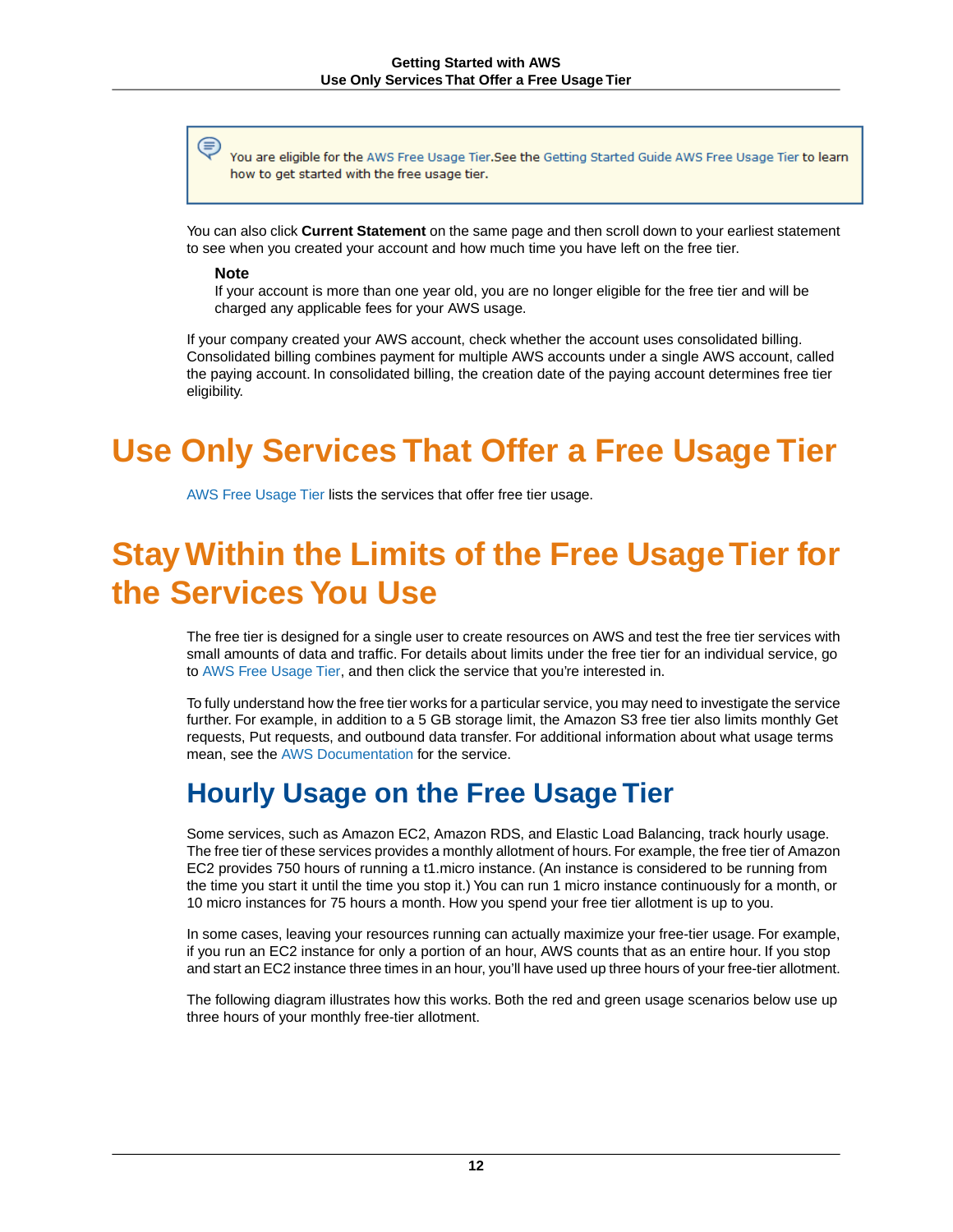

<span id="page-15-0"></span>If you plan to use an AWS resources only intermittently, leaving it running can actually maximize your free-tier usage.

### **Machine Images Eligible for the Free Usage Tier**

If you start an Amazon EC2 instance, be sure to select an Amazon Machine Image (AMI) that is compatible with the free tier. An AMI describes the configuration that is loaded onto the virtual server when it's created and specifies the operating system, and pre-loaded applications. Because of licensing restrictions, some AMIs are not available under the free tier.

AMIs that are available under the free tier are marked in the Amazon EC2 Launch Wizard as **Free Tier Eligible**. Both Linux and Microsoft Windows AMIs are available under the free tier.The free tier allotment for Linux and Microsoft Windows instances is counted separately; you can run 750 hours of a Linux t1.micro instance *and* 750 hours of a Windows t1.micro instance in the free tier each month.

<span id="page-15-1"></span>For a complete walk-through of how to launch a virtual server on the free tier, see [Run a Virtual Server](#page-25-0) [on AWS](#page-25-0) (p. [23\),](#page-25-0) in this guide.

### <span id="page-15-2"></span>**Outbound Data Transfer on the Free Usage Tier**

As you use the free tier, you'll also need to monitor the number of web service requests you make and your outbound Internet data transfer. Under the free tier, you are allowed 15 GB of outbound data transfer per month across all AWS services.

# **Create a Billing Alert to Warn You If Your Usage Exceeds the Free Usage Tier**

Even if you're careful about how you use the free tier, it's a good idea to create a billing alert that will warn you if you exceed free tier usage. Billing alerts can help protect you against unknowingly accruing charges if you inadvertently use a service outside of the free tier or if traffic exceeds your expectations.

#### **To set a billing alert for the free tier**

- 1. Open the Billing console at [https://console.aws.amazon.com/billing/home?#](https://console.aws.amazon.com/billing/home?#/).
- 2. In the navigation pane, click **Preferences**, and then select **Receive Billing Alerts**.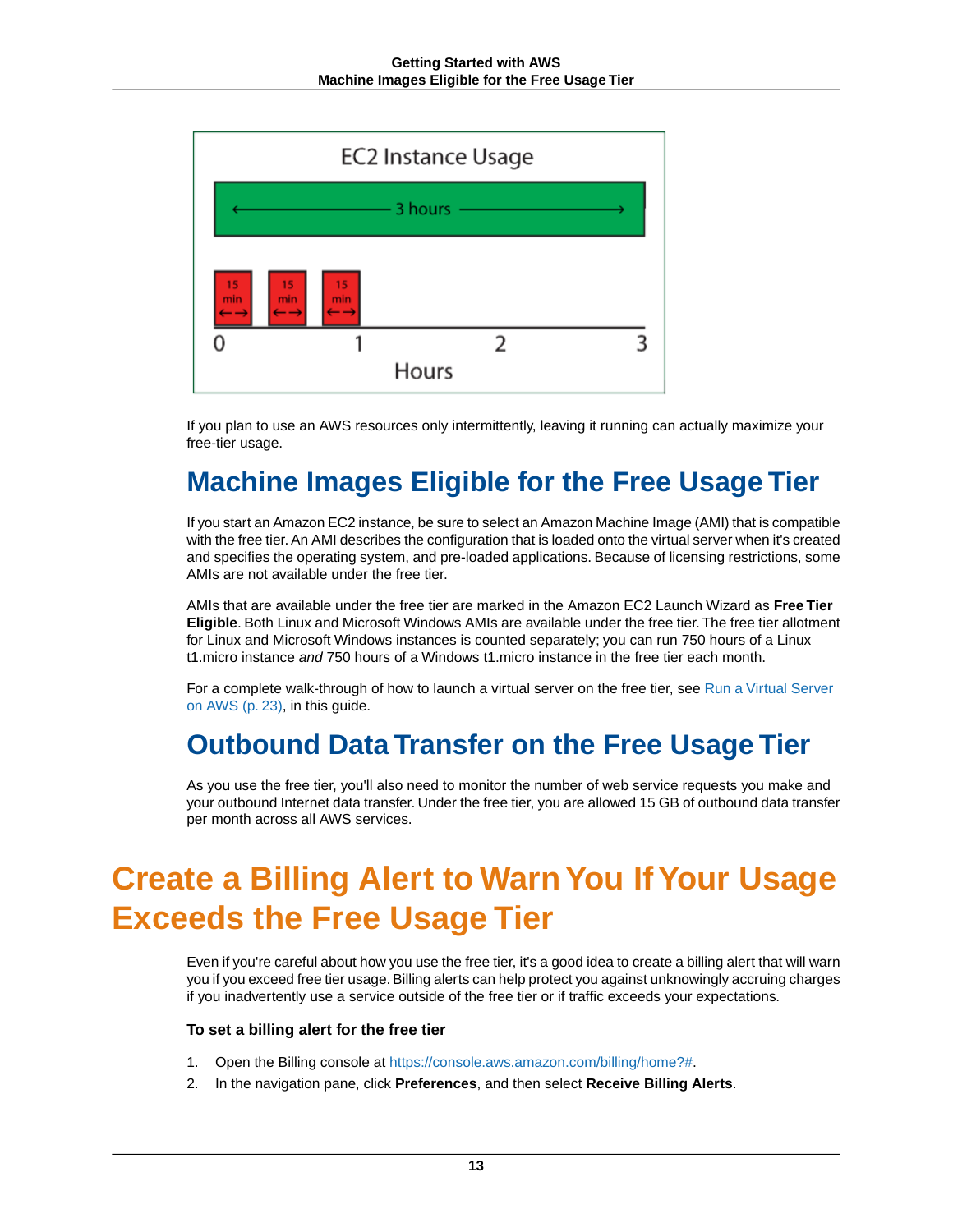#### **Getting Started with AWS Create a Billing Alert to Warn You If Your Usage Exceeds the Free Usage Tier**

| Dashboard                   | <b>Preferences</b>                                                                                                                                                                                                                                                                               |
|-----------------------------|--------------------------------------------------------------------------------------------------------------------------------------------------------------------------------------------------------------------------------------------------------------------------------------------------|
| <b>Bills</b>                | <b>Receive PDF Invoice By Email</b>                                                                                                                                                                                                                                                              |
| <b>Payment Methods</b>      | Turn on this feature to receive a PDF version of your invoice by email. Invoices are generally a                                                                                                                                                                                                 |
| <b>Payment History</b>      | the first three days of the month.                                                                                                                                                                                                                                                               |
| <b>Consolidated Billing</b> |                                                                                                                                                                                                                                                                                                  |
| <b>Account Settings</b>     | <b>Receive Billing Alerts</b>                                                                                                                                                                                                                                                                    |
| <b>Reports</b>              | Turn on this feature to monitor your AWS usage charges and recurring fees automatically, mal                                                                                                                                                                                                     |
| <b>Preferences</b>          | track and manage your spending on AWS. You can set up billing alerts to receive email notifica<br>your charges reach a specified threshold. Once enabled, this preference cannot be disabled.                                                                                                    |
| Credits                     |                                                                                                                                                                                                                                                                                                  |
|                             | <b>Receive Billing Reports</b>                                                                                                                                                                                                                                                                   |
|                             | Turn on this feature to receive ongoing reports of your AWS charges once or more daily. AWS<br>reports to the Amazon S3 bucket that you specify where indicated below. For consolidated billin<br>AWS generates reports only for paying accounts. Linked accounts cannot sign up for billing rep |
|                             | Save to S3 Bucket:<br>bucket name<br>Verify                                                                                                                                                                                                                                                      |
|                             | Note: You must apply appropriate permissions to your S3 bucket sample policy                                                                                                                                                                                                                     |
|                             | You can also configure the granularity of these reports to display your AWS usage. In the table<br>whether you want the reports to display data by the the month, day, or hour. Your reports can<br>usage by custom tags that you create, or by AWS resource.                                    |

#### 3. Click **Save Preferences**.

#### **Note**

Billing alerts are not enabled immediately. For best results, wait at least 15 minutes before proceeding to the next step.

- 4. Open the CloudWatch Management console at [https://console.aws.amazon.com/cloudwatch](https://console.aws.amazon.com/cloudwatch/).
- 5. If necessary, change the region in the navigation bar to **US East (N.Virginia)**. Billing metric data is stored in the US East region, even for instances in other regions.

| N. Virginia ^             |
|---------------------------|
| US East (N. Virginia)     |
| US West (Oregon)          |
| US West (N. California)   |
| EU (Ireland)              |
| Asia Pacific (Singapore)  |
| Asia Pacific (Tokyo)      |
| Asia Pacific (Sydney)     |
| South America (São Paulo) |

6. In the navigation pane, click **Alarms**, and then in the **Alarms** pane, click **Create Alarm**.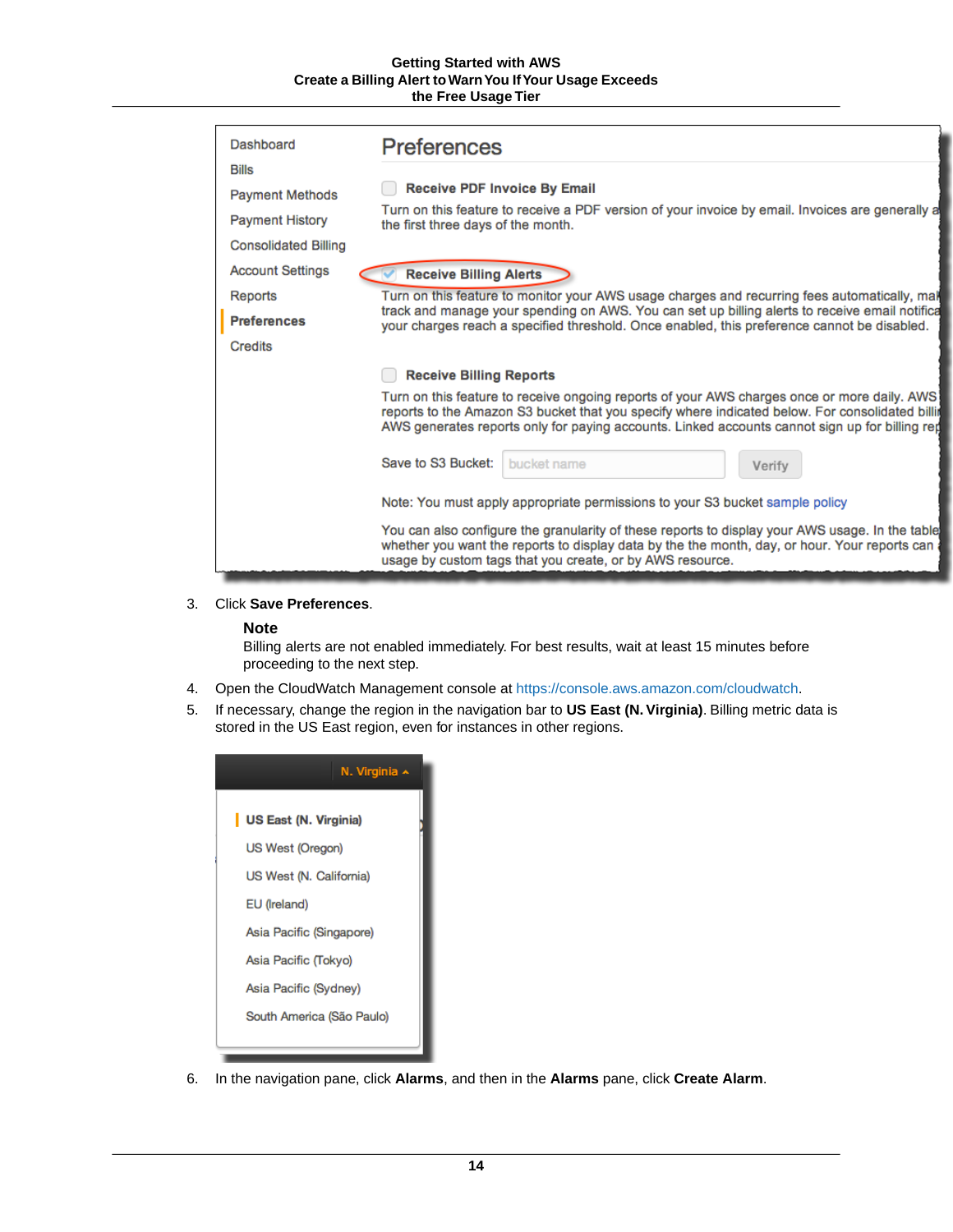| Dashboard<br><b>Alarms</b><br>AL ARM | <b>Create Alarm</b><br><b>All alarms</b><br>$\mathbf{v}$<br>Filter: |
|--------------------------------------|---------------------------------------------------------------------|
| <b>MOLIEEIOIENT</b>                  | <b>State</b>                                                        |

7. In the list of CloudWatch metrics, click **Billing Metrics**.



8. In the list of billing metrics, select the **EstimatedCharges** metric.

| Showing all results (7) for Billing Metrics. |                    |
|----------------------------------------------|--------------------|
| Select All   Clear                           |                    |
| <b>Billing &gt; Total Estimated Charge</b>   |                    |
| <b>Currency</b><br>$\overline{\phantom{a}}$  | <b>Metric Name</b> |
| <b>USD</b>                                   | EstimatedCharges   |
|                                              |                    |

#### 9. Click **Next**.

- 10. Define the alarm:
	- a. Under **Alarm Threshold**, enter a **Name** and **Description** for your alarm.
	- b. Set the **Whenever charges for** operator and value to **>0**. This setting indicates that you would like to be notified when the value of the EstimatedCharges metric exceeds zero; i.e., as soon as a charge is incurred.
	- c. Under **Actions,** leave the **Whenever this alarm** box set to the default value of **State is ALARM**.
	- d. To create a notification list for the **Send notification to** box, click the **New list** link next to the box.
	- e. In the **Send notification to** box, type **NotifyMe**.
	- f. In the **Email list** box, enter your email address.

In the following example, the topic name is NotifyMe and the email address is me@example.com.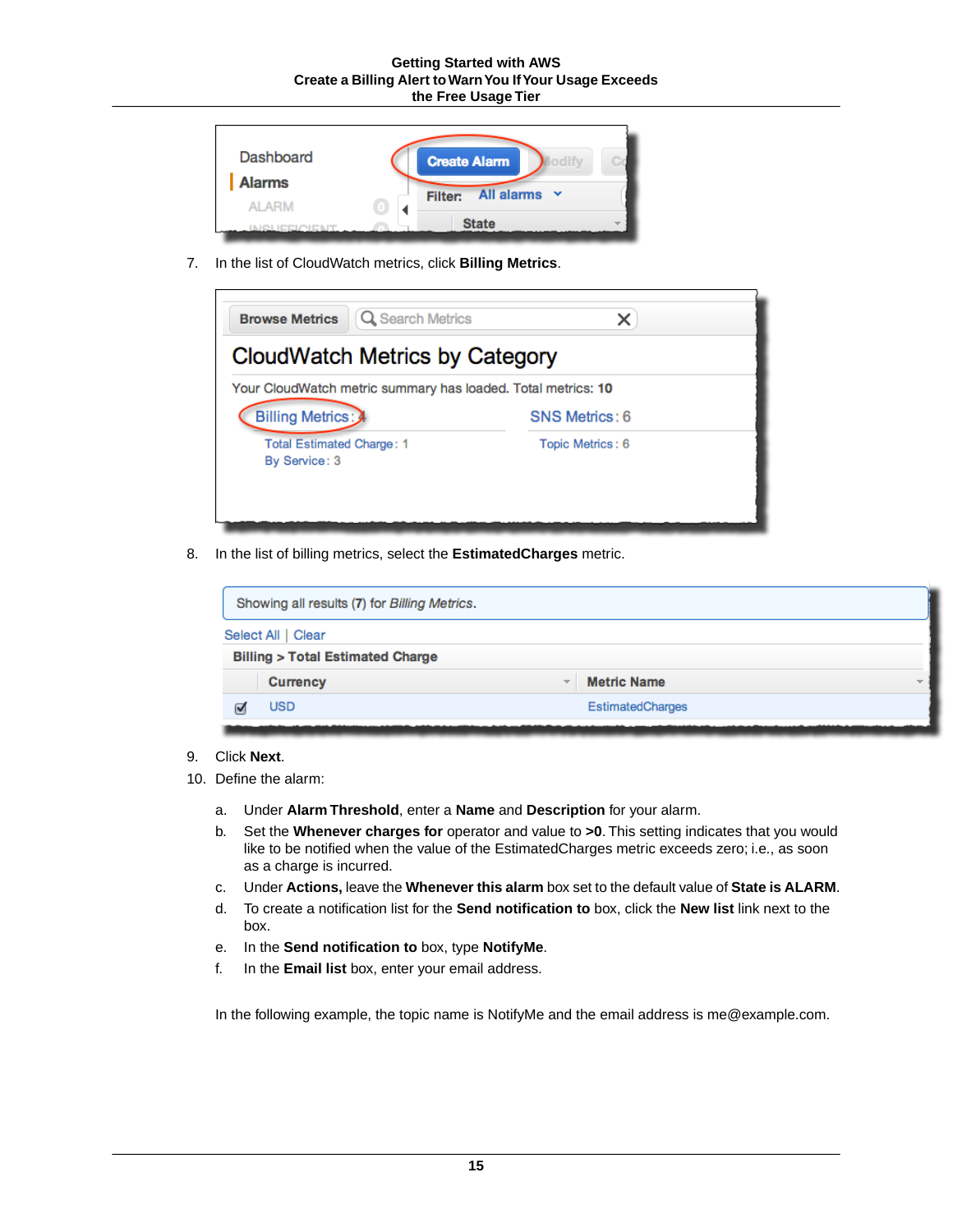#### **Getting Started with AWS Create a Billing Alert to Warn You If Your Usage Exceeds the Free Usage Tier**

| <b>Alarm Threshold</b>                                                                                                 |                                                                               | Alarm     |  |
|------------------------------------------------------------------------------------------------------------------------|-------------------------------------------------------------------------------|-----------|--|
| Provide the details and threshold for your alarm. Use the graph on the right to help set<br>the appropriate threshold. |                                                                               |           |  |
| Name:                                                                                                                  | <b>AWS Free Tier Charges</b>                                                  | Estimate  |  |
| <b>Description:</b><br>Alert me when charges exceed 0                                                                  |                                                                               |           |  |
|                                                                                                                        | Whenever charges for: EstimatedCharges                                        | 0.5       |  |
|                                                                                                                        | $\div$ USD $\$\circ$ 0<br>is:<br>$\geq$                                       | 0.25<br>0 |  |
| Notification                                                                                                           | Define what actions are taken when your alarm changes state.<br><b>Delete</b> | Nar       |  |
| Whenever this alarm:                                                                                                   | <b>State is ALARM</b><br>$\frac{A}{V}$                                        | Metr      |  |
| Send notification to:                                                                                                  | <b>NotifyMe</b>                                                               |           |  |
|                                                                                                                        | me@example.com<br><b>Email list:</b>                                          |           |  |
|                                                                                                                        |                                                                               |           |  |
|                                                                                                                        | + Notification<br>+ EC2 Action<br>+ AutoScaling Action                        |           |  |
|                                                                                                                        |                                                                               |           |  |

- 11. Make sure the alarm settings are similar to the preceding image, then click **Create Alarm**.
- 12. In the **Confirm new email addresses** dialog box, click **I will do it later**. (You can also confirm your email address now, if you prefer.)

After you've confirmed your email address, you'll receive an email as soon as your account's usage exceeds the free tier limits. At that point, you can decide whether to terminate the AWS resources that have exceeded the free tier limits, or keep them running and be billed at standard AWS rates.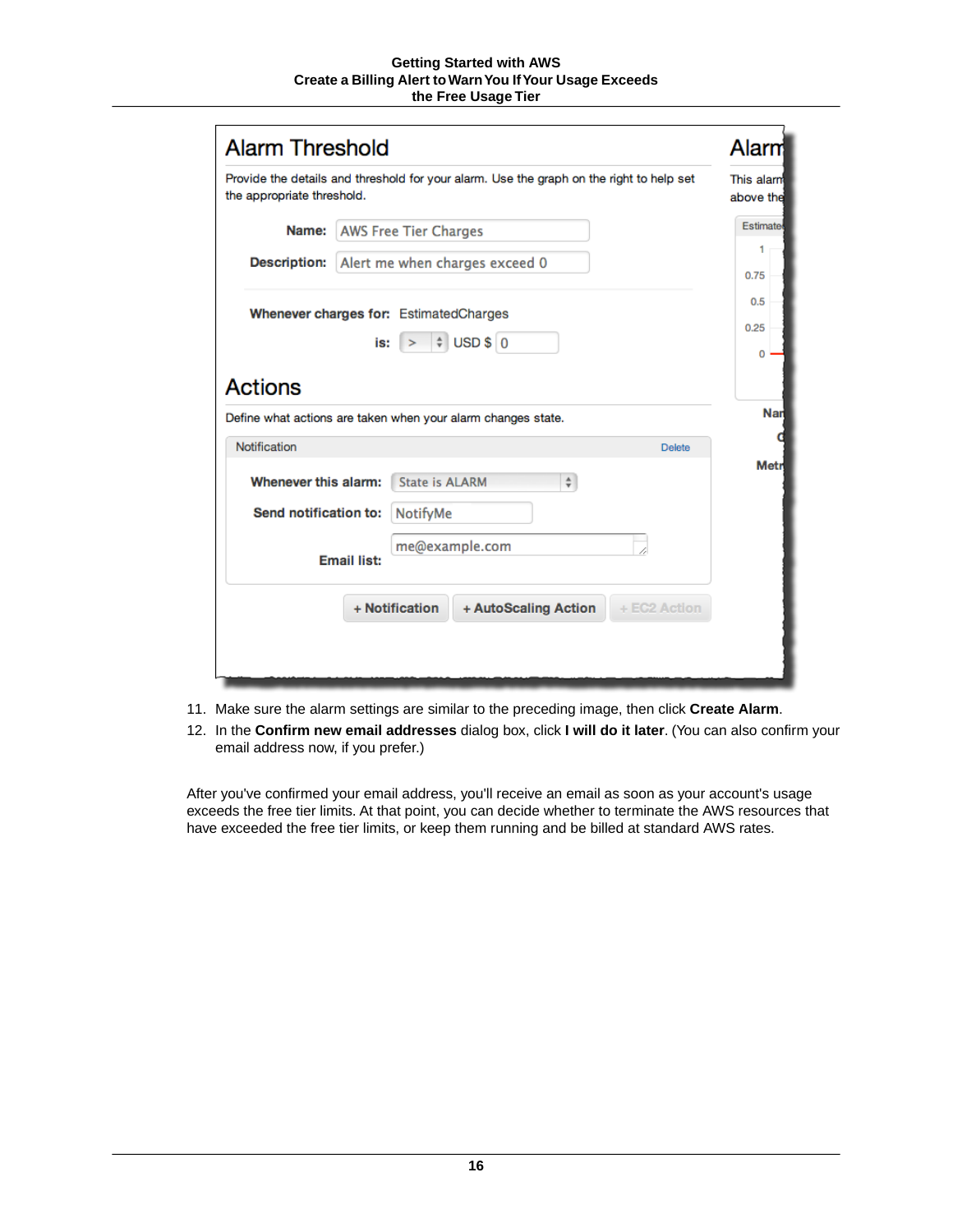# <span id="page-19-0"></span>**What Should I Try First?**

The following tutorials will get you started launching and using resources on AWS, while staying within the limits of the free usage tier. The tutorials use the AWS Management Console to interact with AWS.

#### **Topics**

- [Store Files on AWS \(p.](#page-19-1) 17)
- <span id="page-19-1"></span>• [Run a Virtual Server on AWS \(p.](#page-25-0) 23)
- [Deploy an Application on AWS \(p.](#page-27-0) 25)

# **Store Files on AWS**

You can use Amazon Simple Storage Service (Amazon S3) to store digital files on AWS. Files stored in Amazon S3 are called *objects*, and every object is stored in a location called a *bucket*.To create a bucket and upload a file, follow these steps.

#### **To allocate storage on AWS**

- 1. Open the Amazon S3 console at [https://console.aws.amazon.com/s3/.](https://console.aws.amazon.com/s3/)
- 2. In the Amazon S3 console, click **Create Bucket**.
- 3. In the **Create a Bucket Select a Bucket Name and Region** dialog box, in the *Bucket Name* box, enter a bucket name.

The bucket name you choose must be unique across all existing bucket names in Amazon S3. After you create a bucket, you cannot change its name.

For this tutorial, select a bucket name between 3 and 63 characters long, composed of lowercase letters and numbers. In this tutorial we use example123, but you will need to use a unique bucket name of your own choosing.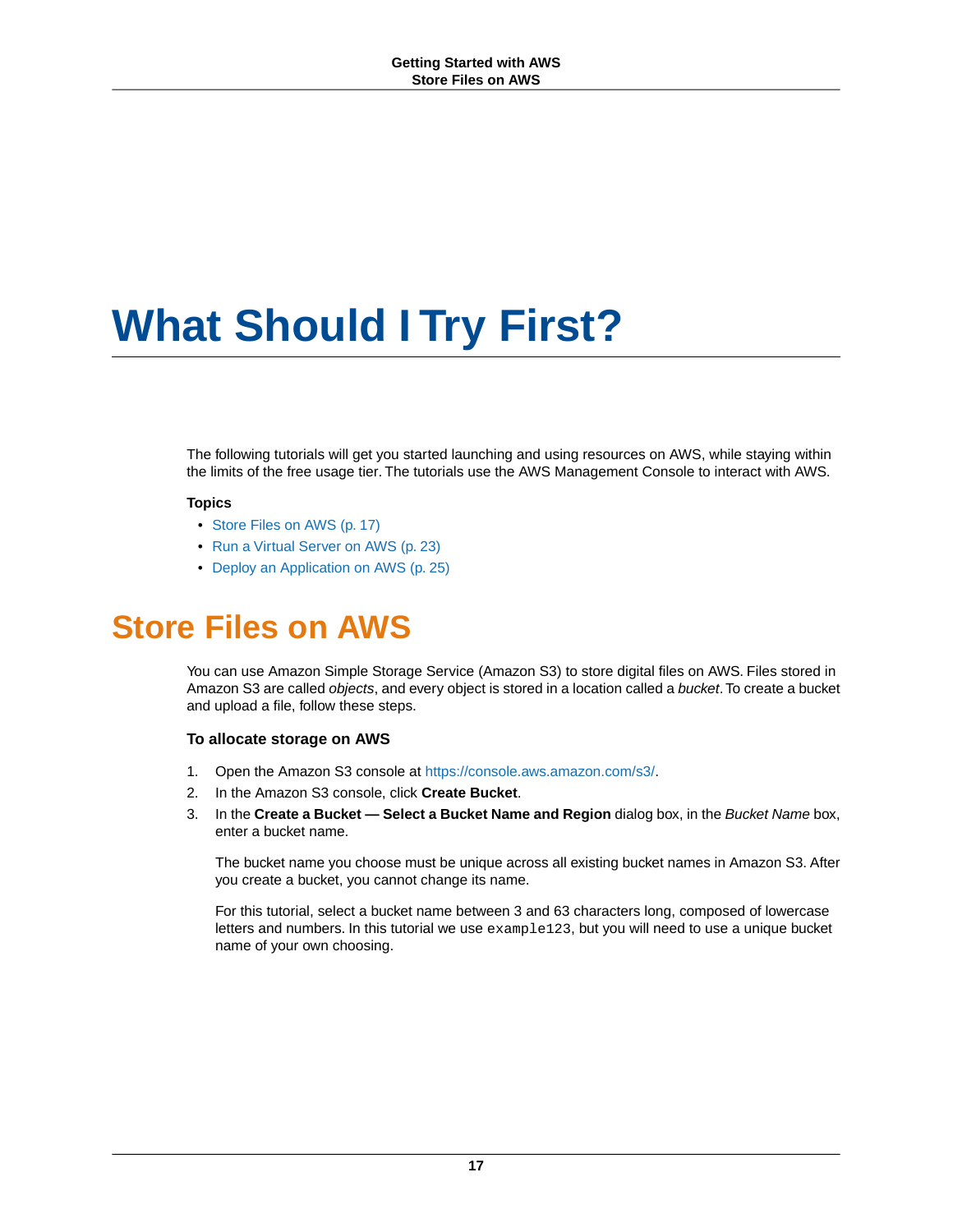|                     | Create a Bucket - Select a Bucket Name and Region                                                                                                                                                                                                                                               | Cancel X         |
|---------------------|-------------------------------------------------------------------------------------------------------------------------------------------------------------------------------------------------------------------------------------------------------------------------------------------------|------------------|
|                     | A bucket is a container for objects stored in Amazon S3. When creating a bucket, you can choose a Region to<br>optimize for latency, minimize costs, or address regulatory requirements. For more information regarding bucket<br>naming conventions, please visit the Amazon S3 documentation. |                  |
| <b>Bucket Name:</b> | example123                                                                                                                                                                                                                                                                                      |                  |
| Region:             | <b>US Standard</b><br>$\overline{\phantom{a}}$                                                                                                                                                                                                                                                  |                  |
|                     |                                                                                                                                                                                                                                                                                                 |                  |
|                     |                                                                                                                                                                                                                                                                                                 |                  |
|                     |                                                                                                                                                                                                                                                                                                 |                  |
|                     |                                                                                                                                                                                                                                                                                                 |                  |
|                     |                                                                                                                                                                                                                                                                                                 |                  |
|                     |                                                                                                                                                                                                                                                                                                 |                  |
|                     |                                                                                                                                                                                                                                                                                                 |                  |
|                     |                                                                                                                                                                                                                                                                                                 |                  |
|                     | Set Up Logging >                                                                                                                                                                                                                                                                                | Create<br>Cancel |
|                     |                                                                                                                                                                                                                                                                                                 |                  |

- 4. In the **Region** box, select a geographic region that is close to you.
- 5. When the settings are as you want them, click **Create**.

When Amazon S3 successfully creates your bucket, the console displays its name in the **All Buckets** pane. This bucket is where you'll upload your files.

| <b>Create Bucket</b><br>Actions v<br><b>All Buckets</b> | <b>Properties</b><br><b>Transfers</b><br><b>None</b>                                                      |   |
|---------------------------------------------------------|-----------------------------------------------------------------------------------------------------------|---|
| Q<br>example123                                         | Bucket: example123                                                                                        | × |
|                                                         | Bucket: example123<br>Region: US Standard<br>Creation Date: Tue Jul 09 12:38:42 GMT-700 2013<br>Owner: Me |   |
|                                                         | <b>Permissions</b>                                                                                        |   |
|                                                         | Static Website Hosting                                                                                    |   |
|                                                         | <b>Logging</b>                                                                                            |   |
|                                                         | <b>Notifications</b>                                                                                      |   |
|                                                         | <b>Lifecycle</b>                                                                                          |   |
|                                                         | $\sqrt{2}$ Tags                                                                                           |   |
|                                                         | Requester Pays                                                                                            |   |
|                                                         | ∗ Versioning                                                                                              |   |

#### **To upload a File**

1. In the Amazon S3 console, select the bucket that you previously created to contain your files. In our example, we will select the example123 bucket.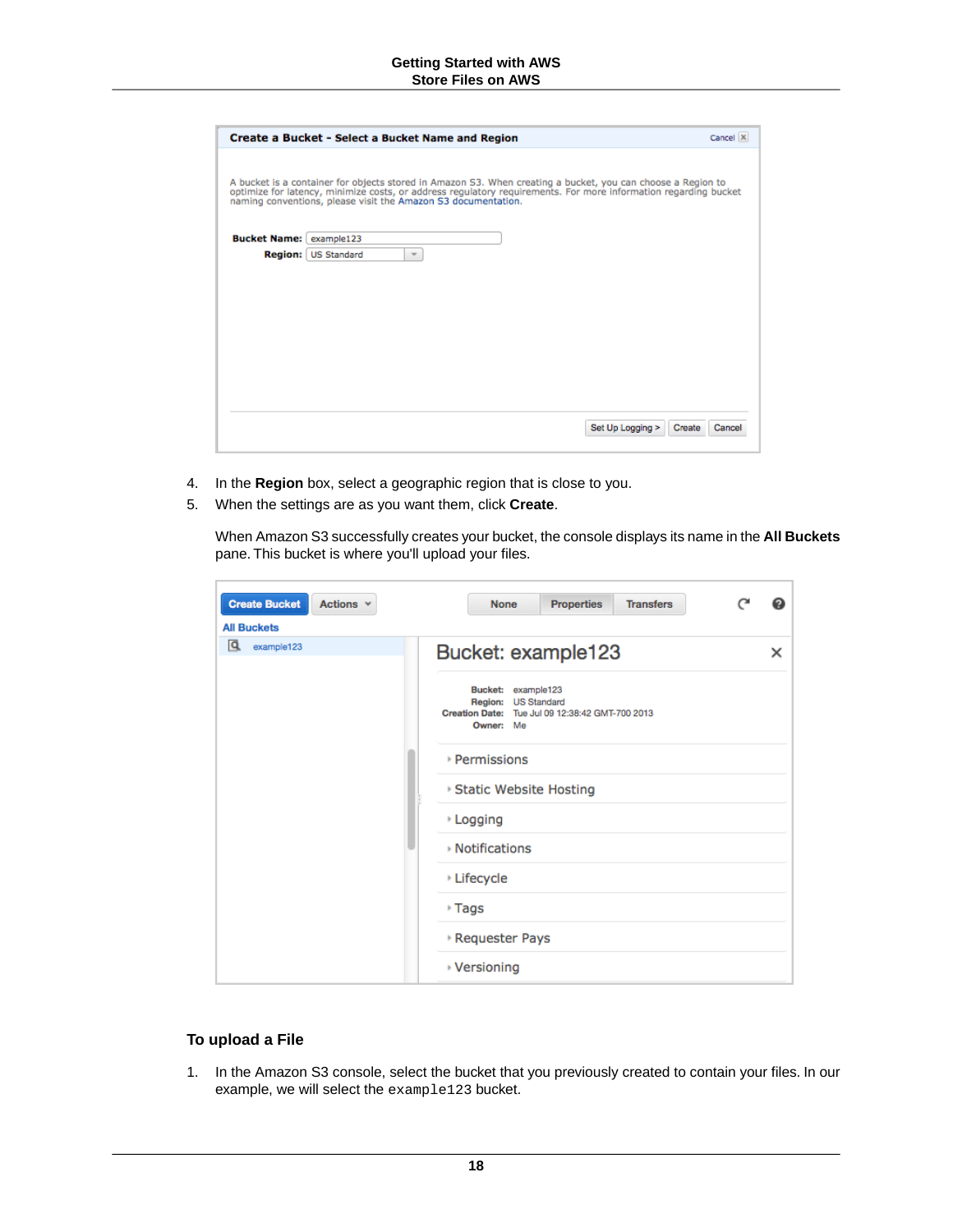#### **Getting Started with AWS Store Files on AWS**

| <b>Create Bucket</b><br>Actions v     | <b>Properties</b><br><b>Transfers</b><br><b>None</b>                                                      |   |
|---------------------------------------|-----------------------------------------------------------------------------------------------------------|---|
| <b>All Buckets</b><br>Q<br>example123 | Bucket: example123                                                                                        | × |
|                                       | Bucket: example123<br>Region: US Standard<br>Creation Date: Tue Jul 09 12:38:42 GMT-700 2013<br>Owner: Me |   |
|                                       | <b>Permissions</b>                                                                                        |   |
|                                       | ▶ Static Website Hosting                                                                                  |   |
|                                       | <b>Logging</b>                                                                                            |   |
|                                       | <b>Notifications</b>                                                                                      |   |
|                                       | <b>Lifecycle</b>                                                                                          |   |
|                                       | $\sqrt{2}$ Tags                                                                                           |   |
|                                       | <b>Requester Pays</b>                                                                                     |   |
|                                       | ▸ Versioning                                                                                              |   |

2. Click **Actions**, and then click **Upload**.

| <b>Upload</b><br><b>Create Folder</b> | Actions $\vee$ | <b>None</b>                      |
|---------------------------------------|----------------|----------------------------------|
| example123<br>All Buckets /           | Open           |                                  |
| <b>Name</b>                           | Download       | <b>Storage Class</b>             |
|                                       | Create Folder  | The bucket 'example123' is empty |
|                                       | <b>Upload</b>  |                                  |

3. In the **Upload — Select Files** dialog box, click **Add Files**.

|                    | <b>Upload - Select Files</b>                             | Cancel X                                                                                                                                                                                                                                                                        |
|--------------------|----------------------------------------------------------|---------------------------------------------------------------------------------------------------------------------------------------------------------------------------------------------------------------------------------------------------------------------------------|
|                    | Upload to: All Buckets / example123                      |                                                                                                                                                                                                                                                                                 |
| No files added     | selected, click the X to the far right of the file name. | To upload files (up to 5 TB each) to Amazon S3, click Add Files. To upload whole folders to Amazon S3, click Enable Enhanced Uploader<br>(BETA), which can take up to 2 minutes as it downloads a Java™ Applet (requires Java SE 6 Update 10 or later). To remove files already |
| <b>C</b> Add Files | Remove Selected Files                                    | <b>Enable Enhanced Uploader (BETA)</b>                                                                                                                                                                                                                                          |
|                    | Number of files: 0 Total upload size: 0                  |                                                                                                                                                                                                                                                                                 |
|                    |                                                          |                                                                                                                                                                                                                                                                                 |
|                    |                                                          |                                                                                                                                                                                                                                                                                 |
|                    |                                                          |                                                                                                                                                                                                                                                                                 |
|                    |                                                          |                                                                                                                                                                                                                                                                                 |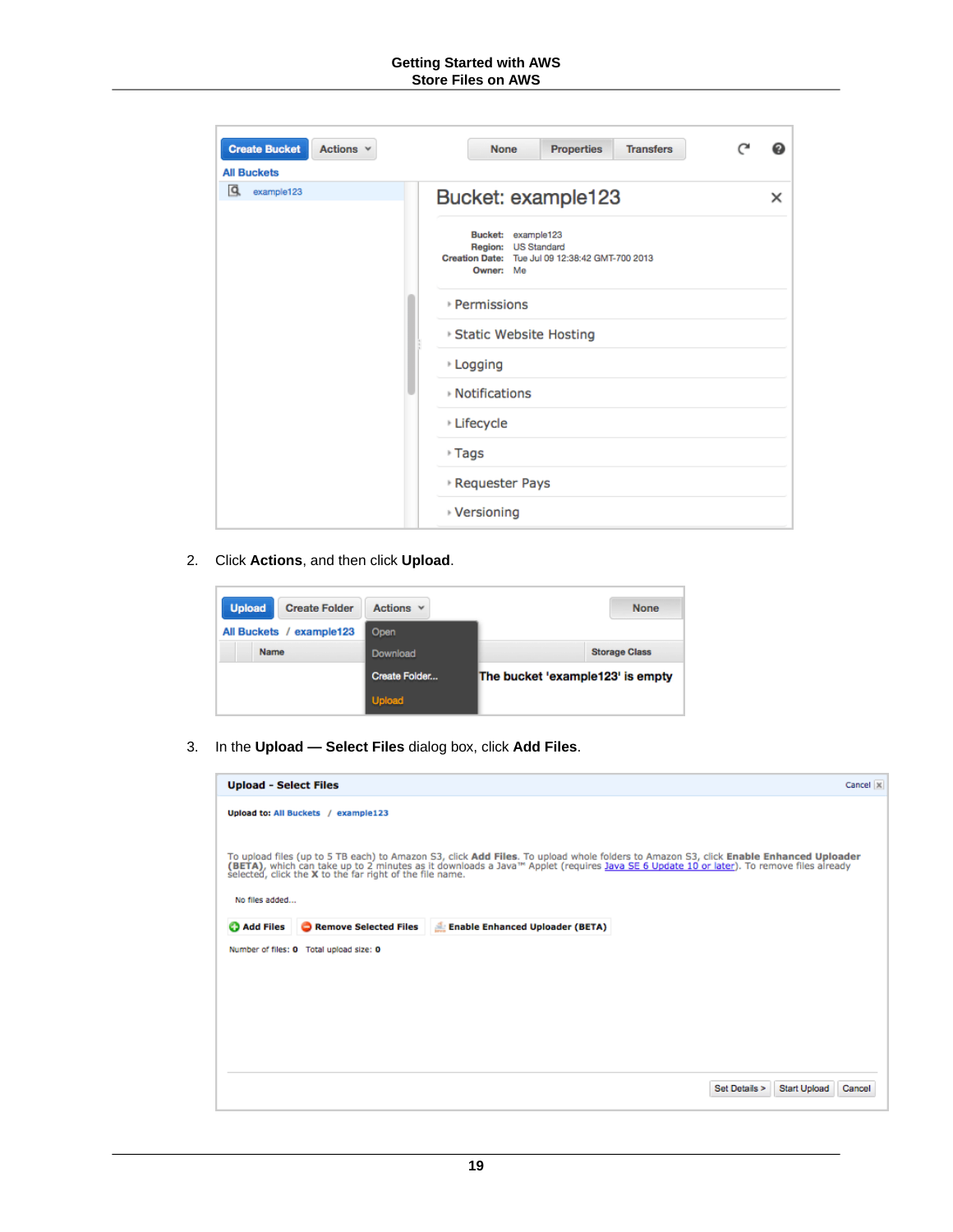- 4. In the **File Upload** dialog box, select files to upload. *In order to stay within the limits of the free usage tier, the total size of the files you upload should be less than 5 GB.*
- 5. Click **Open**.
- 6. In the **Upload Select Files** dialog box, click **Start Upload**.

|                    | Upload to: All Buckets / example123                      |                                        |                                                                                                                                                                                                                                  |   |
|--------------------|----------------------------------------------------------|----------------------------------------|----------------------------------------------------------------------------------------------------------------------------------------------------------------------------------------------------------------------------------|---|
|                    | selected, click the X to the far right of the file name. |                                        | To upload files (up to 5 TB each) to Amazon S3, click Add Files. To upload whole folders to Amazon S3, click Enable Enhanced Uploader<br>(BETA), which can take up to 2 minutes as it downloads a Java™ Applet (requires Java SE |   |
| D.                 | myfile.txt (2 KB)                                        |                                        |                                                                                                                                                                                                                                  | x |
| <b>C</b> Add Files | Remove Selected Files                                    | <b>Enable Enhanced Uploader (BETA)</b> |                                                                                                                                                                                                                                  |   |
|                    | Number of files: 1 Total upload size: 2 KB               |                                        |                                                                                                                                                                                                                                  |   |
|                    |                                                          |                                        |                                                                                                                                                                                                                                  |   |
|                    |                                                          |                                        |                                                                                                                                                                                                                                  |   |
|                    |                                                          |                                        |                                                                                                                                                                                                                                  |   |
|                    |                                                          |                                        |                                                                                                                                                                                                                                  |   |
|                    |                                                          |                                        |                                                                                                                                                                                                                                  |   |

7. When your files have finished uploading, they will appear as shown in the following image.

| <b>Upload</b><br><b>Create Folder</b><br>Actions $\vee$<br>All Buckets /<br>example123 |                                                         | <b>None</b><br><b>Properties</b><br><b>Transfers</b>                                                                         | - 2 | ❷ |
|----------------------------------------------------------------------------------------|---------------------------------------------------------|------------------------------------------------------------------------------------------------------------------------------|-----|---|
| Name<br>⊟<br>myfile.txt                                                                | <b>Storage Class</b><br><b>Size</b><br>2 KB<br>Standard | <b>Transfers</b><br>Automatically clear finished transfers<br><b>Done</b><br>o<br>Upload: Uploading myfile.txt to example123 |     | × |

### <span id="page-22-0"></span>**Make a File Public**

By default, a file uploaded to Amazon S3 can be accessed only by the AWS account that was used to upload it. If you want to make the file freely accessible to anyone on the Internet to view or download from a URL, you must make the file public.

#### **To make a file public**

- 1. Open the Amazon S3 console at [https://console.aws.amazon.com/s3/.](https://console.aws.amazon.com/s3/)
- 2. In the Amazon S3 console, select the bucket that you created to contain your files. In our example, we will select the example123 bucket.
- 3. Right-click the file you uploaded.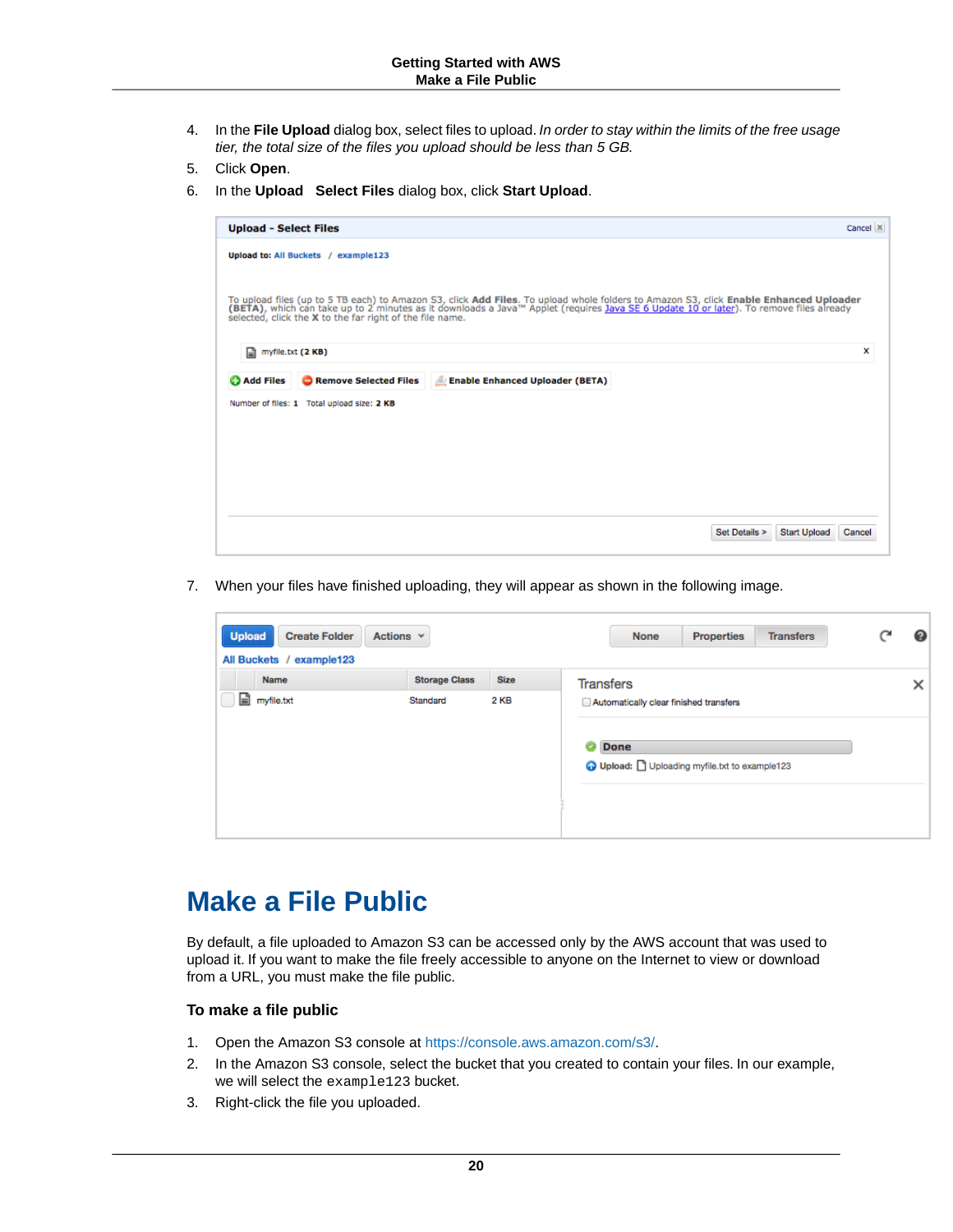4. Click **Make Public**.



5. Click **OK** to confirm making the file public.

<span id="page-23-0"></span>Anyone on the Internet can now view and/or download the file. This traffic counts against your free usage tier allotment of 20,000 Get requests each month. To protect yourself from unexpected traffic that might exceed the limits of the free usage tier, you can make the file private, or you can delete the file at the end of this tutorial.

### **View a File Stored on AWS**

All files that are stored on Amazon S3 have a URL associated with them. Using this link, you can access the file from an application such as a web browser.

#### **To view a file stored on AWS**

- 1. In the Amazon S3 console, select the bucket that you created to contain your files. In our example, we will select the example123 bucket.
- 2. Click the file you uploaded.
- 3. Click **Properties**.
- 4. Click the URL that appears after **Link**. The file will appear in your browser. If the file is in a format that your browser can't display, you will be prompted to download the file.

| <b>Upload</b>            | <b>Create Folder</b><br>Actions $\vee$ |             | <b>Properties</b><br><b>Transfers</b><br><b>None</b>                                                                                                             | ℯ |
|--------------------------|----------------------------------------|-------------|------------------------------------------------------------------------------------------------------------------------------------------------------------------|---|
| All Buckets / example123 |                                        |             |                                                                                                                                                                  |   |
| Name                     | <b>Storage Class</b>                   | <b>Size</b> | Object: myfile.txt                                                                                                                                               | × |
| myfile.txt               | Standard                               | 2 KB        | <b>Bucket:</b><br>example123<br>Name:<br>myfile.txt<br>Link:<br>https://s3.amazonaws.com/example123/myfile.txt<br>2056<br>Size:                                  |   |
|                          |                                        |             | <b>Last Modified:</b><br>Tue Jul 09 12:42:11 GMT-700 2013<br>Owner:<br>Me<br>ETag: 34cce48b72d163a438319cacd7c2a49c<br>Expiry Date: None<br>Expiration Rule: N/A |   |
|                          |                                        |             | <b>Details</b><br>r<br><b>Permissions</b>                                                                                                                        |   |
|                          |                                        |             | ▶ Metadata                                                                                                                                                       |   |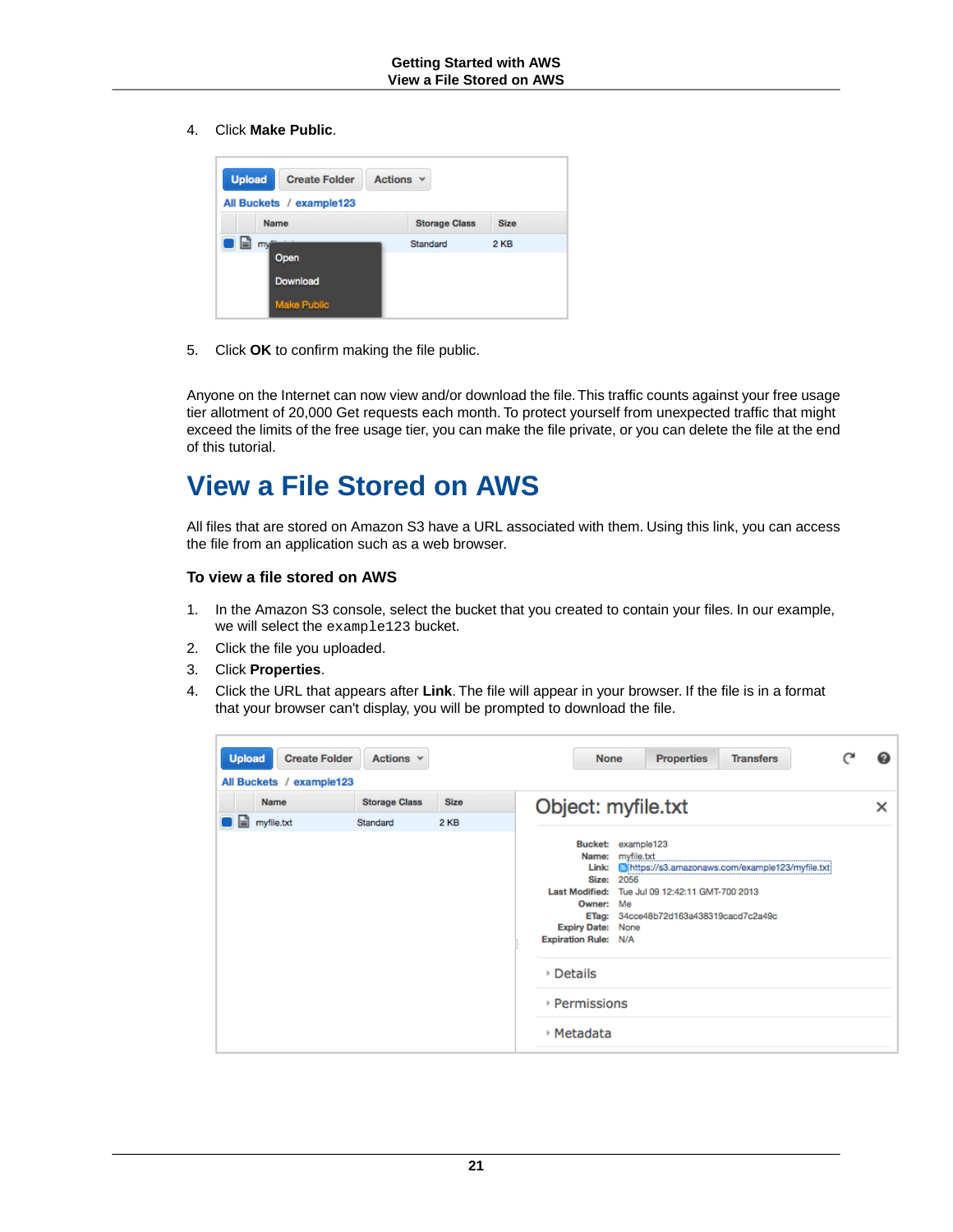### <span id="page-24-0"></span>**Make a File Private**

If you've made a file public, you can return it to its private condition.

#### **To make a public file private**

- 1. Open the Amazon S3 console at [https://console.aws.amazon.com/s3/.](https://console.aws.amazon.com/s3/)
- 2. In the Amazon S3 console, select the bucket that you created to contain your files. In our example, we will select the example123 bucket.
- 3. Click the file you uploaded.
- 4. Click **Properties**.
- 5. Click **Permissions**.
- 6. Clear the **Open/Download** check box for the **Grantee** Everyone.

| <b>Create Folder</b><br><b>Upload</b><br>All Buckets / example123 | Actions v                                                                                                                                                                                                                                                                     |  | <b>None</b> | <b>Properties</b> | <b>Transfers</b>                                                                                               |                       |                  |
|-------------------------------------------------------------------|-------------------------------------------------------------------------------------------------------------------------------------------------------------------------------------------------------------------------------------------------------------------------------|--|-------------|-------------------|----------------------------------------------------------------------------------------------------------------|-----------------------|------------------|
| <b>Name</b><br>myfile.txt                                         | Object: myfile.txt                                                                                                                                                                                                                                                            |  |             |                   |                                                                                                                |                       | $\times$         |
|                                                                   | Bucket: example123<br>Name: myfile.txt<br>https://s3.amazonaws.com/example123/myfile.txt<br>Link:<br>Size: 2056<br>Last Modified: Tue Jul 09 13:10:09 GMT-700 2013<br>Owner: Me<br>ETag: 34cce48b72d163a438319cacd7c2a49c<br><b>Expiry Date: None</b><br>Expiration Rule: N/A |  |             |                   |                                                                                                                |                       |                  |
| ▶ Details<br>* Permissions                                        |                                                                                                                                                                                                                                                                               |  |             |                   |                                                                                                                |                       |                  |
|                                                                   | Grantee: syneataws<br><b>Grantee: Everyone</b>                                                                                                                                                                                                                                |  |             |                   | Ø Open/Download Ø View Permissions Ø Edit Permissions<br>□ Open/Download □ View Permissions □ Edit Permissions |                       | x<br>$\mathbf x$ |
|                                                                   | Add more permissions                                                                                                                                                                                                                                                          |  |             |                   |                                                                                                                | Cancel<br><b>Save</b> |                  |

<span id="page-24-1"></span>7. Click **Save**.

### **Delete a File and Bucket**

When you are done with your investigation of storage on Amazon S3, you can use the following procedures to delete the resources you allocated on AWS.

#### **To delete a file**

- 1. Open the Amazon S3 console at [https://console.aws.amazon.com/s3/.](https://console.aws.amazon.com/s3/)
- 2. In the **Buckets** pane, click the bucket where the file is stored.
- 3. Right-click the file you want to delete, and then click **Delete**.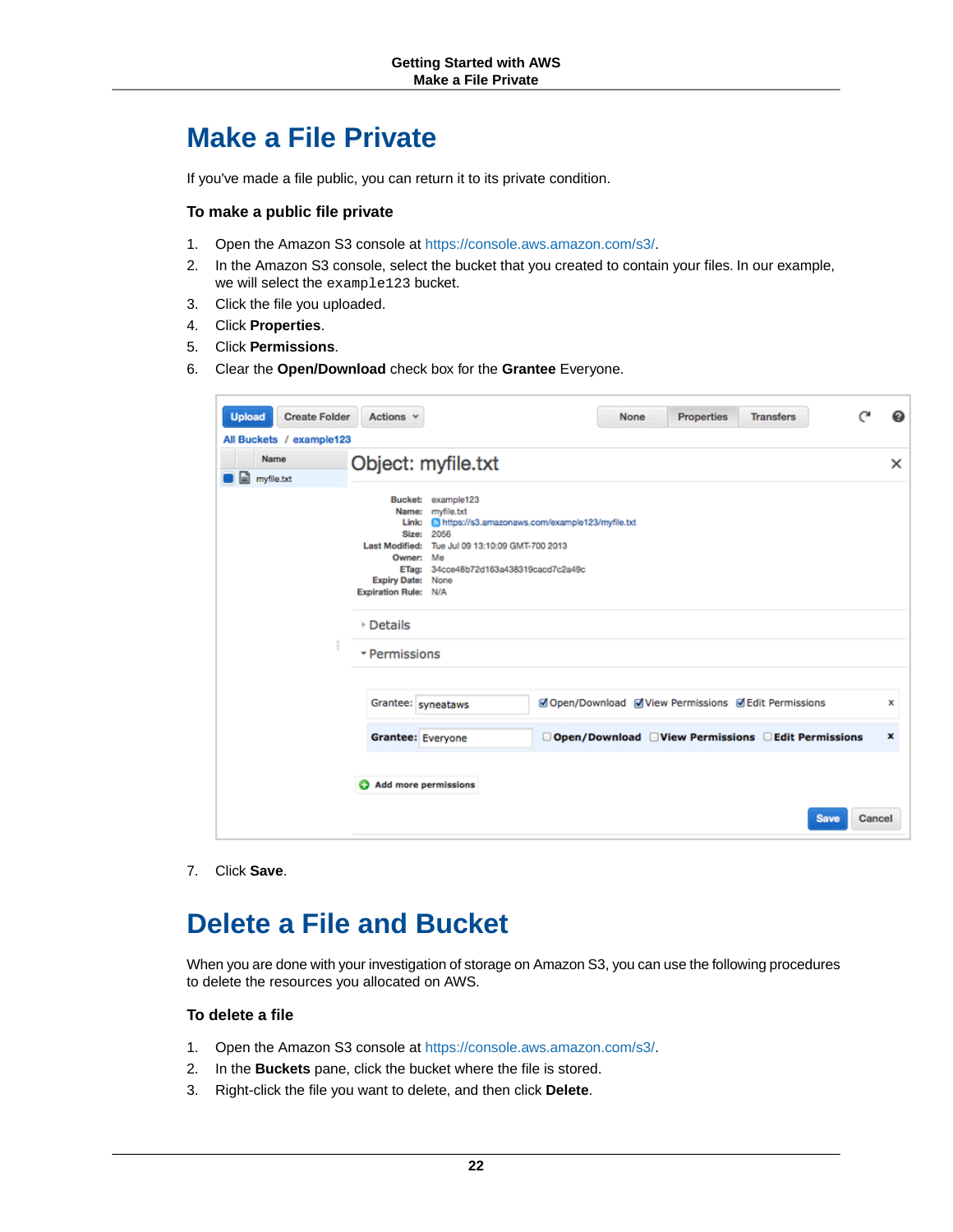4. In the confirmation message that appears, click **Yes, Delete**.

There is no charge for an empty bucket in Amazon S3, so you don't need to delete the bucket to avoid charges. If you want to delete the bucket, however, you can do so.

To delete a bucket, you must first delete all of the objects in it.

#### **To delete a bucket**

- 1. Continuing from the previous procedure, right-click the bucket you want to delete, and then click **Delete**.
- <span id="page-25-0"></span>2. In the confirmation message that appears, click **Yes, Delete**.

# **Run a Virtual Server on AWS**

You can use Amazon Elastic Compute Cloud (Amazon EC2) to run and manage virtual servers on AWS. Your servers are launched as *EC2 instances* and initialized with a machine image called an *AMI*.

In the free usage tier, you can launch a t1.micro Amazon EC2 instance. Micro instances provide a small amount of consistent CPU resources and allow you to burst CPU capacity when additional cycles are available. A t1.micro instance is well suited for low-throughput applications and websites that consume significant compute cycles only occasionally.

#### **To launch a virtual server**

- 1. Open the Amazon EC2 console at [https://console.aws.amazon.com/ec2/.](https://console.aws.amazon.com/ec2/)
- 2. In the Amazon EC2 console, click **Launch Instance**.
- 3. The **Select an Amazon Machine Image (AMI)** page displays a list of available AMIs. Select an AMI that is marked **Free tier eligible**. This indicates that an AMI is compatible with the free usage tier. For the purposes of this tutorial, select the Amazon Linux AMI.
- 4. On the **Select an Instance Type** page, ensure the **t1.micro** instance is selected, as this is the only instance type you can run on the free usage tier.

Click **Review and Launch** to accept the default settings and let the wizard complete the rest of steps for you.

- 5. On the **Review Instance Launch** page, you can review the settings for your instance. When you are satisfied with your selections, click **Launch**.
- 6. In the **Select an existing key pair or create a new key pair** dialog box, select **Create a new key pair**, enter a name for it, and then click **Download Key Pair**. This is the only chance for you to save the private key file, so be sure to download it. Save the private key file in a safe place. You'll need to provide the name of your key pair when you launch an instance and the corresponding private key each time you connect to the instance.

When you are ready, select the acknowledgment check box, and then click **Launch Instances**.

<span id="page-25-1"></span>7. It will take a few minutes for AWS to provision the server. When provisioning is complete, your EC2 instance appears in the EC2 console on the **Instances** page.

### **Connect to a Virtual Server on AWS**

There are several ways to connect to a virtual server running on AWS; the most common way is to connect to it using SSH. The Amazon EC2 Console provides a Java SSH Client, called MindTerm, that you can use to connect to the virtual server directly from the console. This is the easiest way to connect to the virtual server, but requires that you access the Amazon EC2 console using a browser with Java enabled.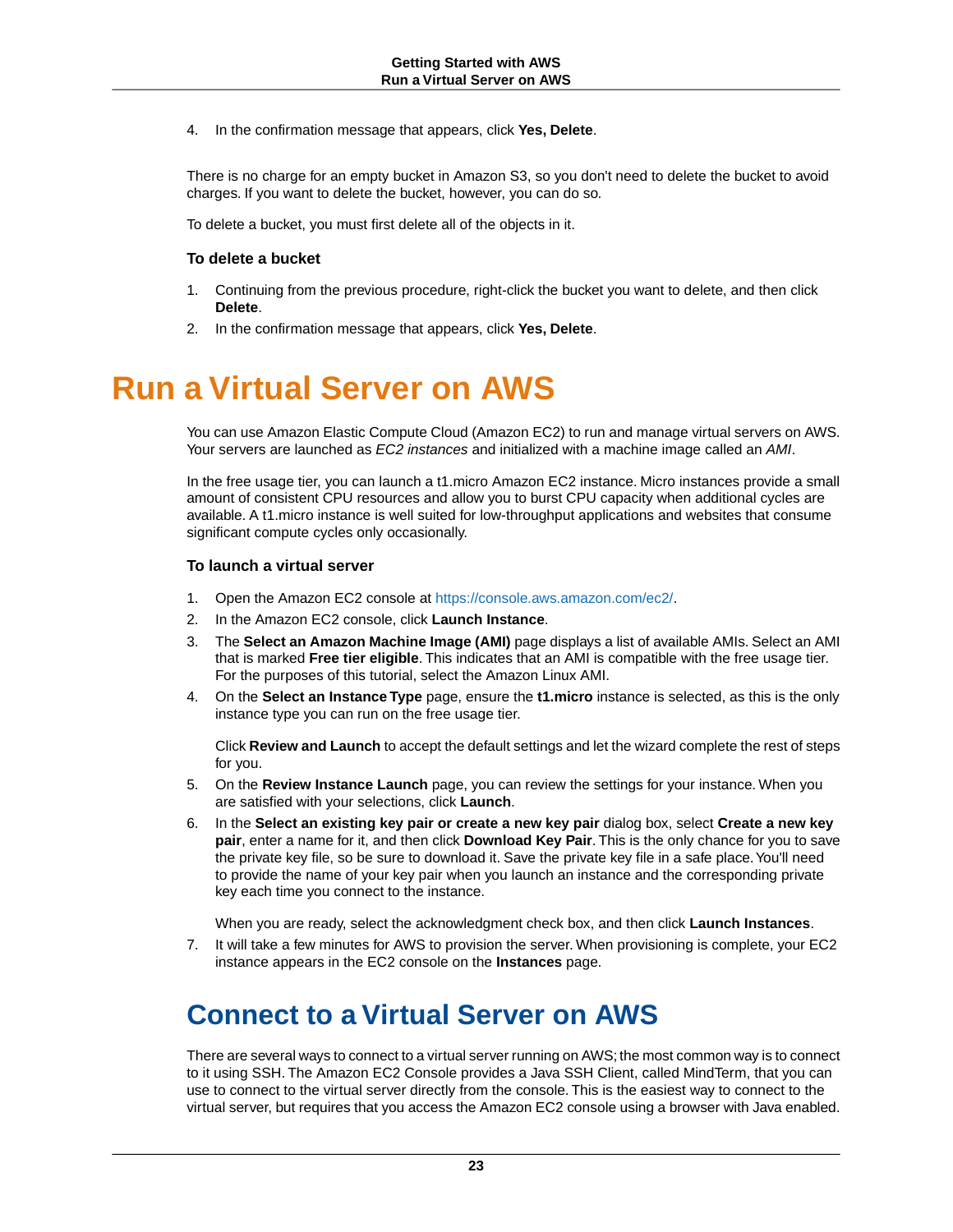If, instead of using MindTerm, you'd prefer to connect to your EC2 instance using a command-line SSH client or tool such as PuTTy, see [Connect to Your Instance](http://docs.aws.amazon.com/AWSEC2/latest/UserGuide/ec2-connect-to-instance-linux.html) in the *Amazon Elastic Compute Cloud User Guide*.

#### **To connect to a virtual server from the Amazon EC2 Console**

- 1. In the Amazon EC2 console, select your virtual server, and click **Connect**.
- 2. Click **A Java SSH client directly from my browser (Java required)**. This feature requires that you have Java enabled in your browser.
	- In **Private key path**, enter the location on your local machine where you saved your key pair.This is the PEM file you downloaded in the previous procedure.

#### **Note**

Do not change the default **User name**.

- Click **Launch SSH Client**.
- 3. If your browser displays a security warning, confirm the connection.
- 4. The first time you connect to your virtual server, MindTerm will ask you to confirm that you want to create the necessary local directories, and that you want to add the virtual server to your list of known hosts. In each **MindTerm — Confirmation** dialog box, click **Yes**.

| MindTerm - Confirmation                                                     |  |  |  |  |  |
|-----------------------------------------------------------------------------|--|--|--|--|--|
| Do you want to add this host to your set of known hosts (check fingerprint) |  |  |  |  |  |
| Yes<br>No                                                                   |  |  |  |  |  |
|                                                                             |  |  |  |  |  |

- 5. When you are connected, the **MindTerm** window will show connection information, including the server's hostkey fingerprint.
- 6. Type  $_{\text{pwd}}$  to print the name of the current directory on the virtual server and confirm your connection.

You are now connected to the server and can use standard Linux commands such as wget, scp, and yum install to download and install software to the virtual server.

#### <span id="page-26-0"></span>**Note**

Connection should proceed smoothly using the procedure above. If you are unable to connect to your EC2 instance, check the security groups for that instance and ensure that port 22 (SSH) is open. For more information, see [Security Groups](http://docs.aws.amazon.com/AWSEC2/latest/UserGuide/using-network-security.html) in the *Amazon Elastic Compute Cloud User Guide*.

### **Terminate a Virtual Server**

The free usage tier provides 750 hours of a t1.micro virtual server instance a month. This is enough to run a virtual server instance continuously. So if you only need one instance running at a time, you can leave your instance running and remain on the free usage tier. When you are ready to terminate your server, however, you can do so using the following procedure.

#### **To terminate a virtual server**

- 1. In the Amazon EC2 console, select your virtual server.
- 2. Click **Actions** and select **Terminate**.
- 3. In the **Terminate Instances** dialog, click **Yes,Terminate**.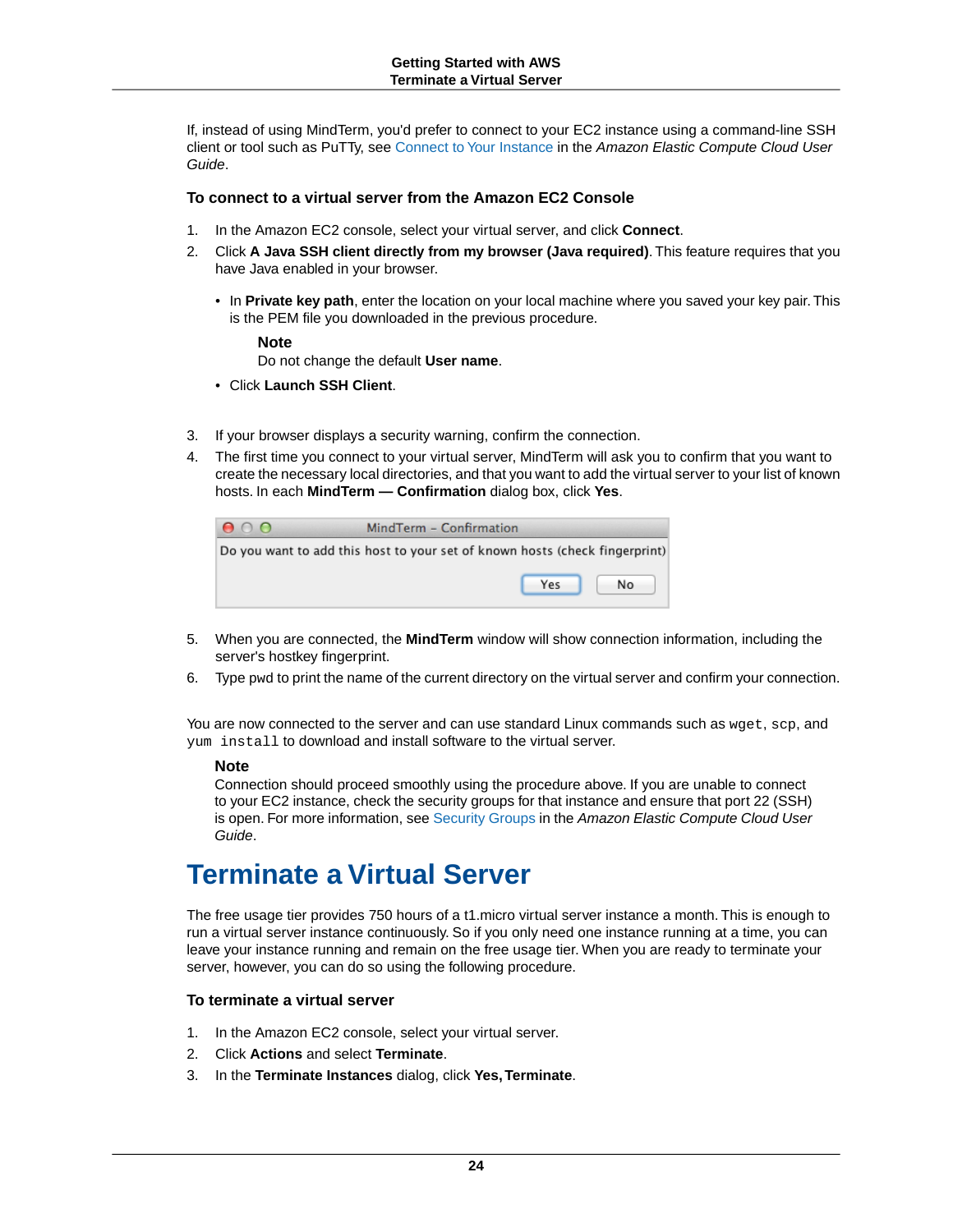# <span id="page-27-0"></span>**Deploy an Application on AWS**

<span id="page-27-1"></span>AWS offers several services that help you run applications in the cloud.

### **Choose a Service or Build a Solution**

You can use an application management service, or you can build your own solution by using resource management services.

### **Application Management Services**

AWS application management services help you leverage other AWS services without requiring you to manage each of them separately and manually:

- **Application container**: Use [AWS Elastic Beanstalk](https://aws.amazon.com/elasticbeanstalk/) if you want to focus on the code and let the service manage the rest.
- **Application automation**: Use [AWS OpsWorks](https://aws.amazon.com/opsworks/) if you want the flexibility to define your own software stack and deploy, operate, and automate a variety of applications and architectures.

### **Resource Management Building Blocks**

To create your own solution instead of using application management services, you can use these resource management services as building blocks:

- **Templated provisioning:** Use [AWS CloudFormation](https://aws.amazon.com/cloudformation/) to model, provision, and update AWS resources, for everything from a single Amazon EC2 instance to a multi-tier application.
- **Monitoring**: Use [Amazon CloudWatch](https://aws.amazon.com/cloudwatch/) to monitor metric data, view graphs, and set alarms to help you troubleshoot.
- **Instance scaling**: Use [Auto Scaling](http://aws.amazon.com/autoscaling/) to scale your Amazon EC2 capacity up or down according to conditions you define.

<span id="page-27-2"></span>You can use deployment and resource management services separately or together. AWS CloudFormation can provision Auto Scaling groups, CloudWatch alarms, AWS Elastic Beanstalk applications, and AWS OpsWorks stacks, in addition to other AWS resources.

For additional information about these services and how they differ, go to [Deployment and Management](https://aws.amazon.com/application-management/) [on AWS](https://aws.amazon.com/application-management/).

### **Get Started**

When you've decided on a service or combination of services, complete the appropriate tutorials:

| <b>Amazon Web Service</b>    | <b>Tutorial</b>                                                                                                              |  |  |
|------------------------------|------------------------------------------------------------------------------------------------------------------------------|--|--|
| <b>AWS Elastic Beanstalk</b> | <b>Getting Started Using AWS Elastic Beanstalk</b>                                                                           |  |  |
|                              | For information about using AWS Elastic Beanstalk within the<br>limits of the free usage tier, go to Free Tier Usage (p. 8). |  |  |
| <b>AWS OpsWorks</b>          | <b>Getting Started with AWS OpsWorks</b>                                                                                     |  |  |
|                              | For information about using AWS OpsWorks within the limits<br>of the free usage tier, go to Free Tier Usage (p. 8).          |  |  |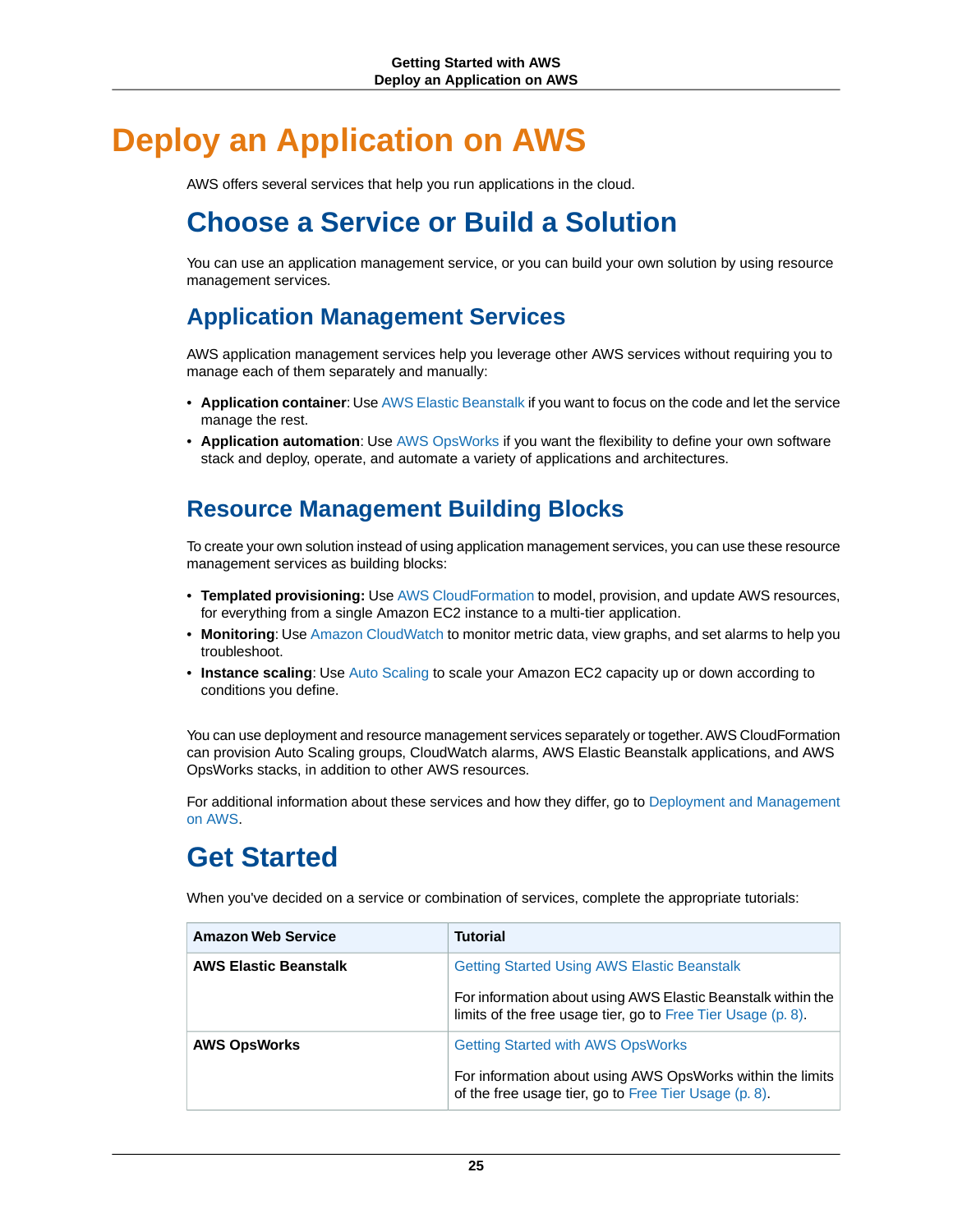#### **Getting Started with AWS Get Started**

| <b>Amazon Web Service</b> | <b>Tutorial</b>                          |
|---------------------------|------------------------------------------|
| <b>AWS CloudFormation</b> | <b>Updating a Stack</b>                  |
| <b>Amazon CloudWatch</b>  | <b>Getting Started with CloudWatch</b>   |
| <b>Auto Scaling</b>       | <b>Getting Started with Auto Scaling</b> |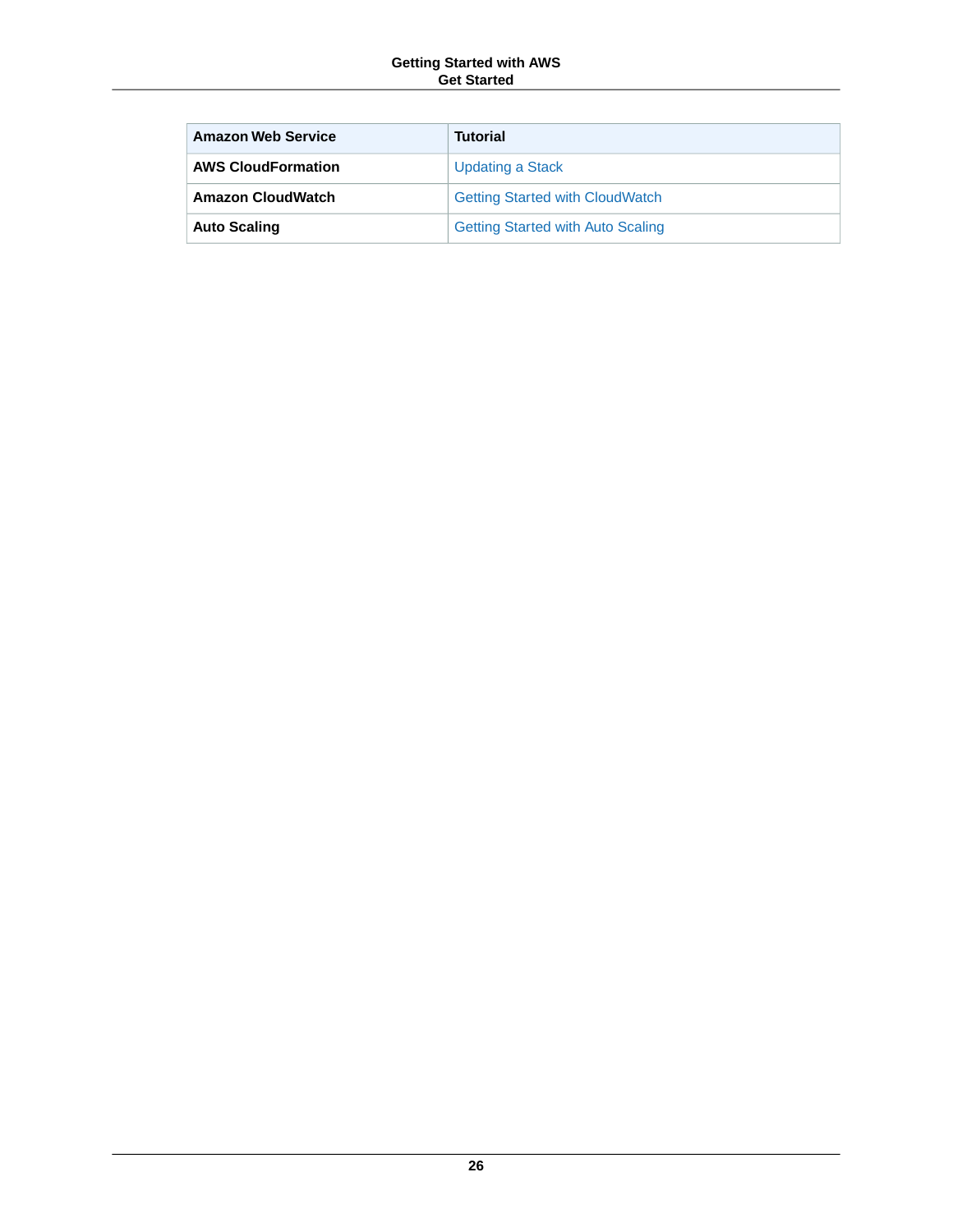# <span id="page-29-0"></span>**How Do I Interact with AWS?**

AWS provides several tools that help you create and manage resources.

- **AWS Management Console** A graphical user interface you access online at <https://console.aws.amazon.com>.The AWS Management Console is the fastest way to get started with AWS; there is nothing to install. Some services, however, have features that cannot be accessed from the console. For more information, see [the service documentation.](https://aws.amazon.com/documentation/)
- **AWS Command Line Interface (CLI)** A text-based tool you install on your computer. It connects over the Internet to manage your AWS resources. Several command-line tools are available: the AWS CLI manages multiple AWS services through a single tool; many services offer custom CLIs that manage only that service; and there are Windows PowerShell tools for AWS. For more information, see "Command Line Tools" on the [Tools for Amazon Web Services](https://aws.amazon.com/tools/) page.
- **Software Development Kits (SDKs)** Class libraries and tools you add to your application so it can manage AWS resources. AWS offers SDKs in a variety of programming and scripting languages, as well as mobile SDKs for iOS and Android apps. The SDKs are the easiest way to write applications that manage AWS; they provide functions you can call to authenticate your application's connection to AWS. For more information, see [Tools for Amazon Web Services](https://aws.amazon.com/tools/).
- **Query APIs** Low-level APIs that are exposed online through service- and region-specific endpoints (e.g., https://dynamodb.us-west-2.amazonaws.com).You call API actions by using HTTP requests.The APIs reflect the latest functionality of each service. If your application uses the API instead of an SDK, however, you must implement the functionality to generate the proper signatures to authenticate your requests.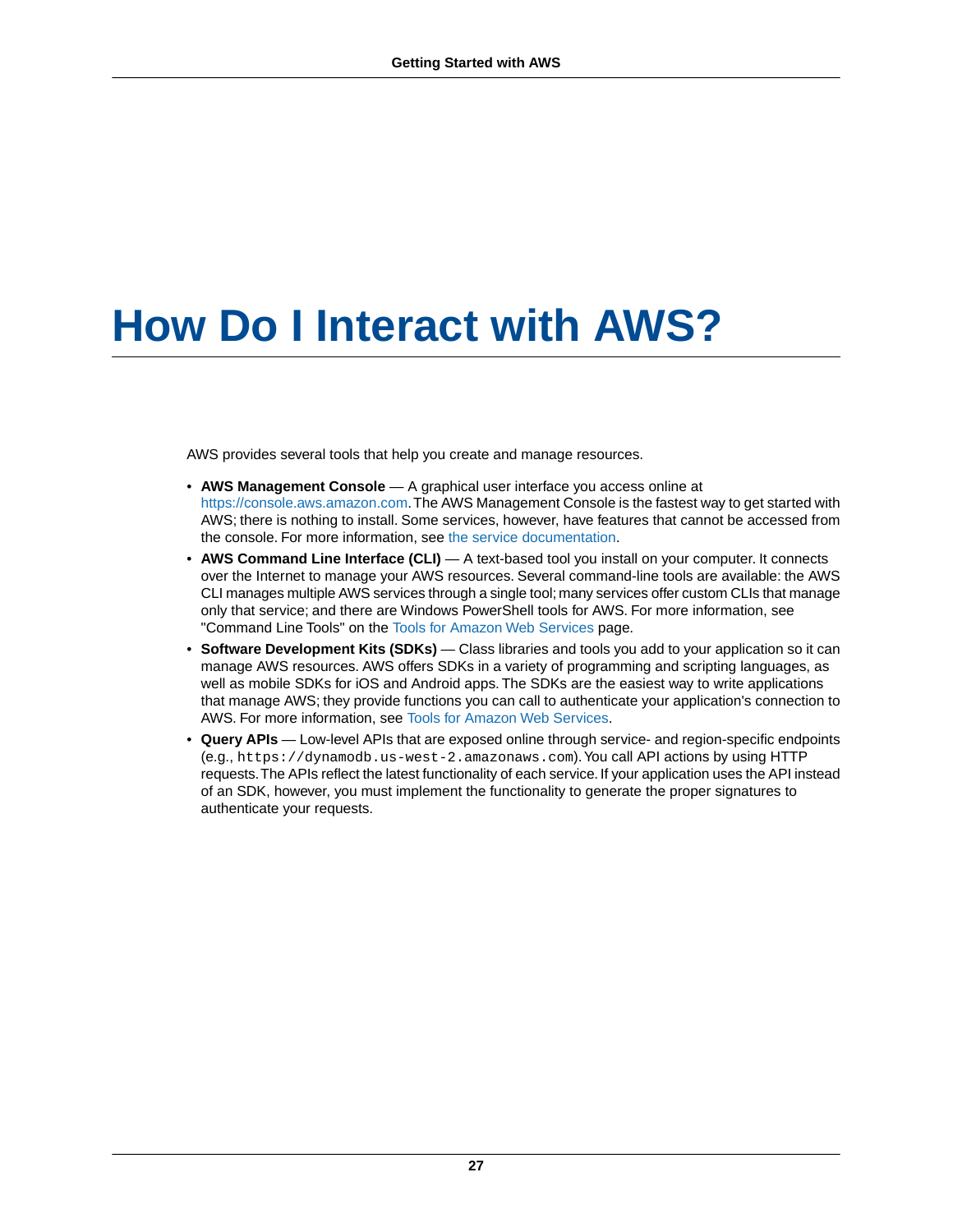# <span id="page-30-0"></span>**Tracking Your AWS Usage**

You can check your AWS usage and charges at any time on the Billing and Cost Management console. While you're using the free usage tier to explore AWS, it can be reassuring to check the charges for the current month and ensure that you aren't being billed.

#### **To view a summary of current charges**

• Sign in to the AWS Management Console and open the Billing and Cost Management console at [https://console.aws.amazon.com/billing/home#/.](https://console.aws.amazon.com/billing/home#/)

The default dashboard view shows the current month-to-date balance, as well as a graph of costs by service.

#### **To view detailed charges by month or service**

- 1. In the left navigation pane, click **Bills**.
- 2. The **Summary** and **Details** sections show the charges for the current month. To view charges for a different month, select a different **Date**.

For Consolidated Billing customers, the **Bills** page lists totals for all accounts on the **Consolidated Bill Details** tab. Click the **Bill Details by Account** tab to see the activity for each account in the Consolidated Billing account family.

3. In the **Details** section, expand each service to view usage details, such as Amazon EC2 instance-hours or Amazon S3 requests.

You can use the usage details and the [AWS Simple Monthly Calculator](http://calculator.s3.amazonaws.com/index.html) to estimate the charges you'll see after your free tier period has ended.